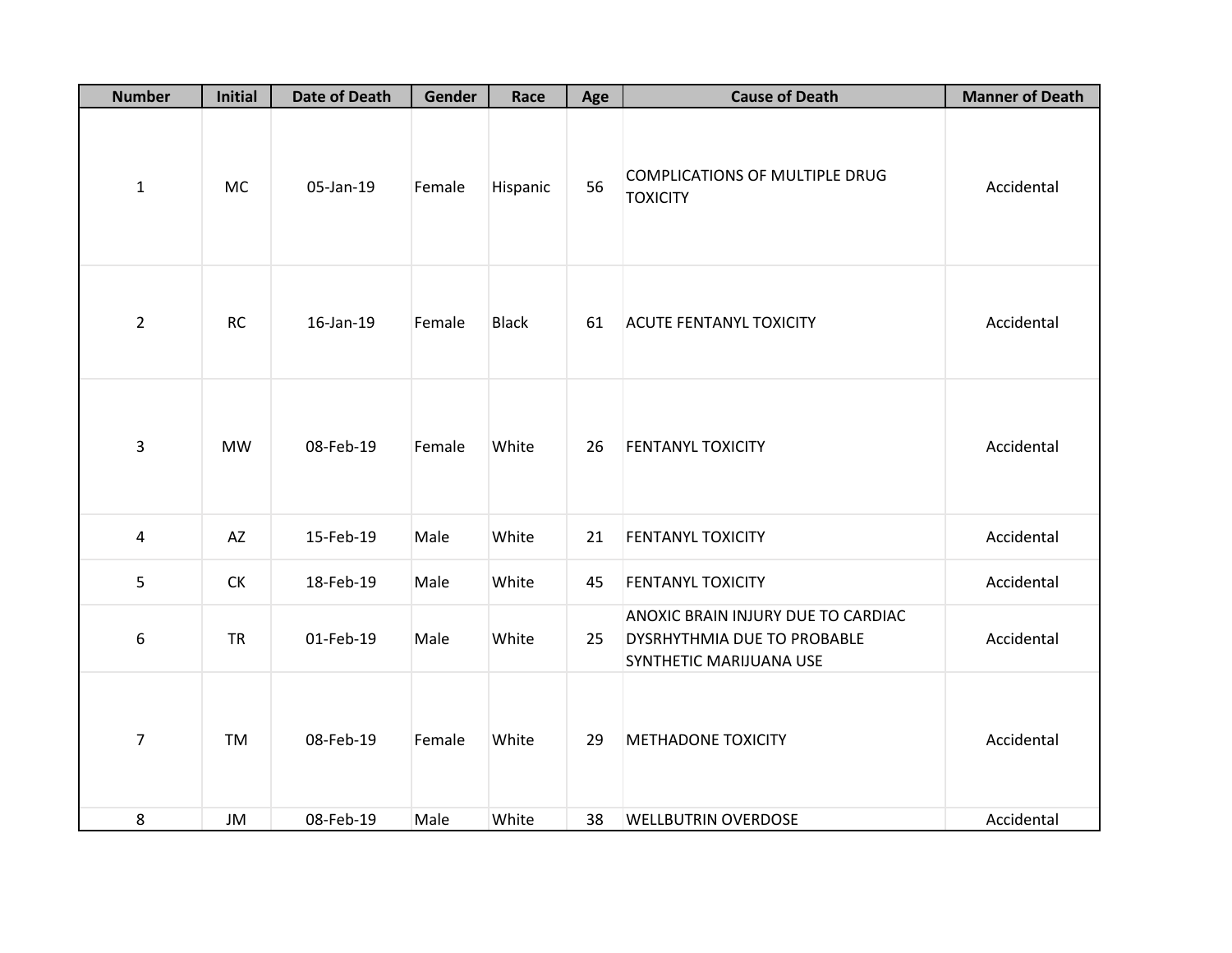| 9  | JL        | 19-Jan-19 | Male   | <b>Black</b> | 35 | <b>COMPLICATIONS OF DRUG TOXICITY</b>                    | Accidental |
|----|-----------|-----------|--------|--------------|----|----------------------------------------------------------|------------|
| 10 | <b>NM</b> | 19-Jan-19 | Male   | <b>Black</b> | 36 | <b>FENTANYL TOXICITY</b>                                 | Accidental |
| 11 | HH        | 12-Mar-19 | Male   | White        | 30 | <b>FENTANYL TOXICITY</b>                                 | Accidental |
| 12 | <b>FB</b> | 02-Mar-19 | Female | White        | 51 | <b>FENTANYL TOXICITY</b>                                 | Accidental |
| 13 | <b>DM</b> | 23-Mar-19 | Male   | White        | 52 | ACUTE COCAINE/ALCOHOL TOXICITY                           | Accidental |
| 14 | <b>WD</b> | 25-Mar-19 | Male   | White        | 47 | <b>COMPLICATIONS OF MULTIPLE DRUG</b><br><b>TOXICITY</b> | Accidental |
| 15 | CN        | 13-Mar-19 | Female | White        | 47 | <b>ACUTE FENTANYL TOXICITY</b>                           | Accidental |
| 16 | KG        | 23-Feb-19 | Female | White        | 25 | <b>ACUTE METHADONE TOXICITY</b>                          | Accidental |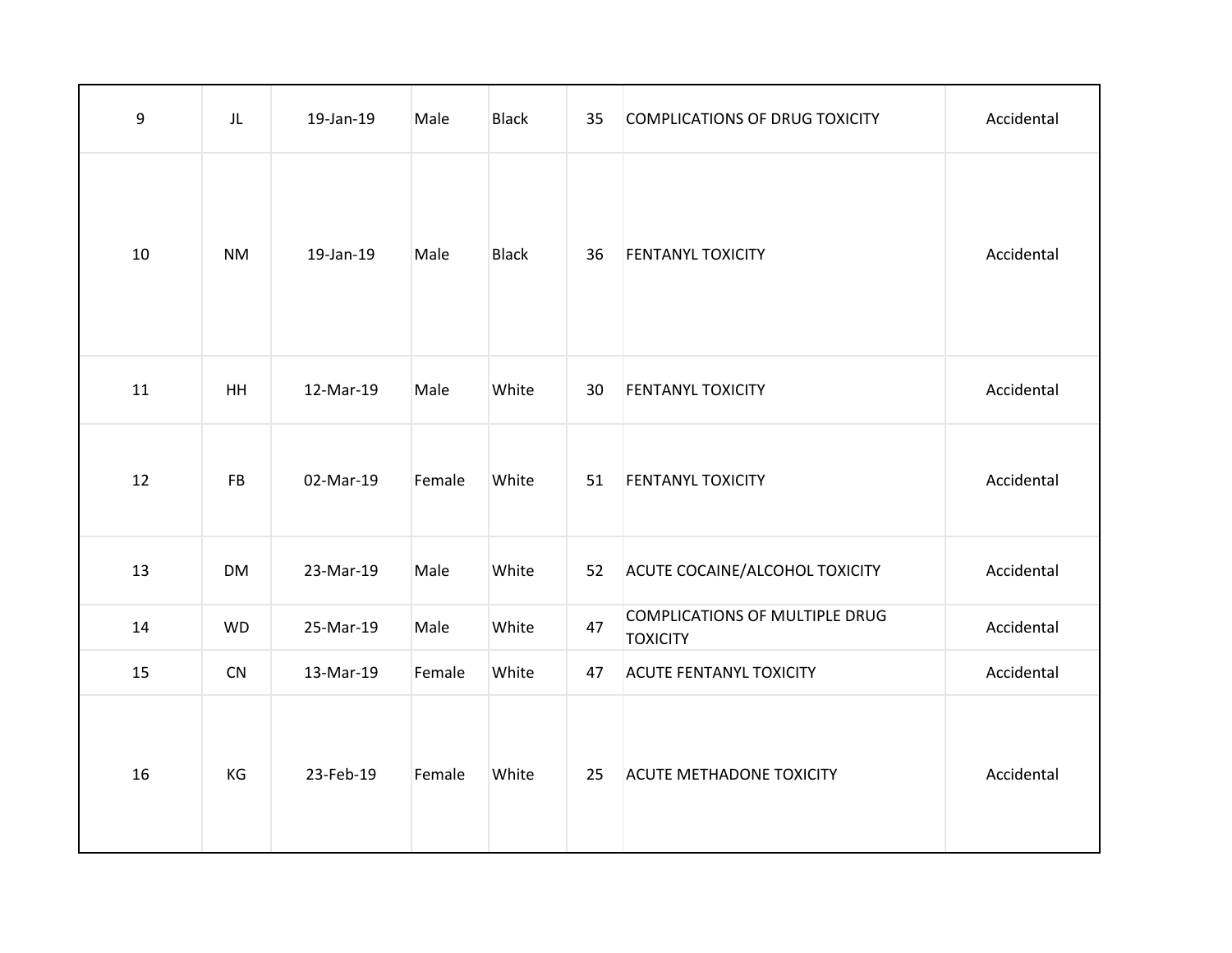| 17 | <b>SS</b> | 06-Mar-19 | Female | White | 35 | <b>COMBINED DRUG TOXICITY</b>                     | Accidental |
|----|-----------|-----------|--------|-------|----|---------------------------------------------------|------------|
| 18 | SN        | 24-Mar-19 | Female | White | 29 | ACUTE FENTANYL/METHAMPHETAMINE<br><b>TOXICITY</b> | Accidental |
| 19 | JK        | 04-Mar-19 | Male   | White | 16 | <b>ACUTE OXYCODONE TOXICITY</b>                   | Accidental |
| 20 | <b>RL</b> | 02-Apr-19 | Male   | White | 67 | <b>ACUTE COCAINE TOXICITY</b>                     | Accidental |
| 21 | JF        | 02-Apr-19 | Male   | White | 32 | <b>FENTANYL TOXICITY</b>                          | Accidental |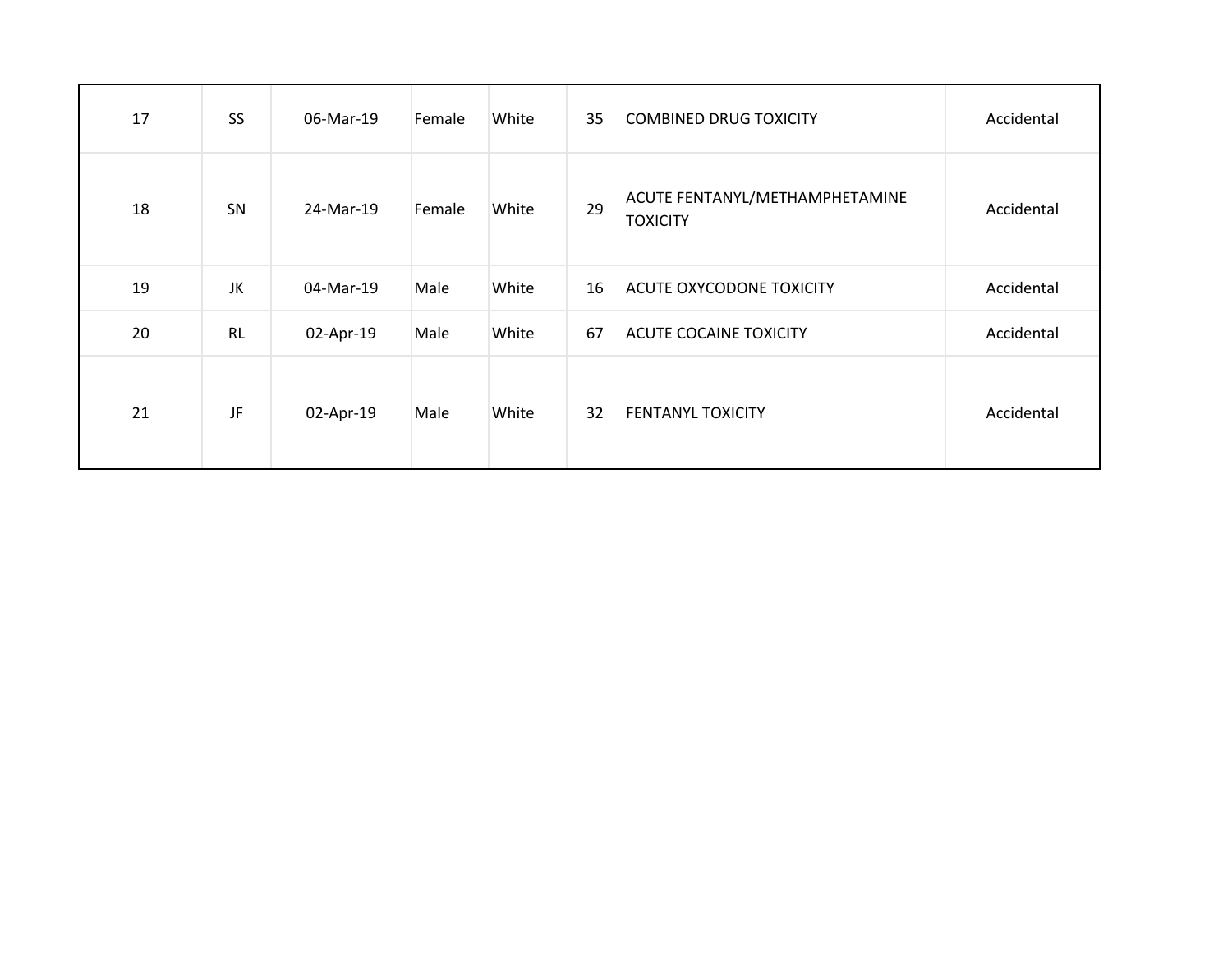| 22 | DG            | 24-Mar-19 | Female | White    | 31 | <b>ACUTE OXYMORPHONE TOXICITY</b> | Accidental |
|----|---------------|-----------|--------|----------|----|-----------------------------------|------------|
| 23 | $\mathsf{BT}$ | 07-Apr-19 | Female | White    | 24 | COMBINED DRUG TOXICITY            | Accidental |
| 24 | ${\sf CR}$    | 03-Apr-19 | Male   | Hispanic | 37 | <b>FENTANYL TOXICITY</b>          | Accidental |
| 25 | AM            | 14-Apr-19 | Male   | Hispanic | 47 | FENTANYL TOXICITY                 | Accidental |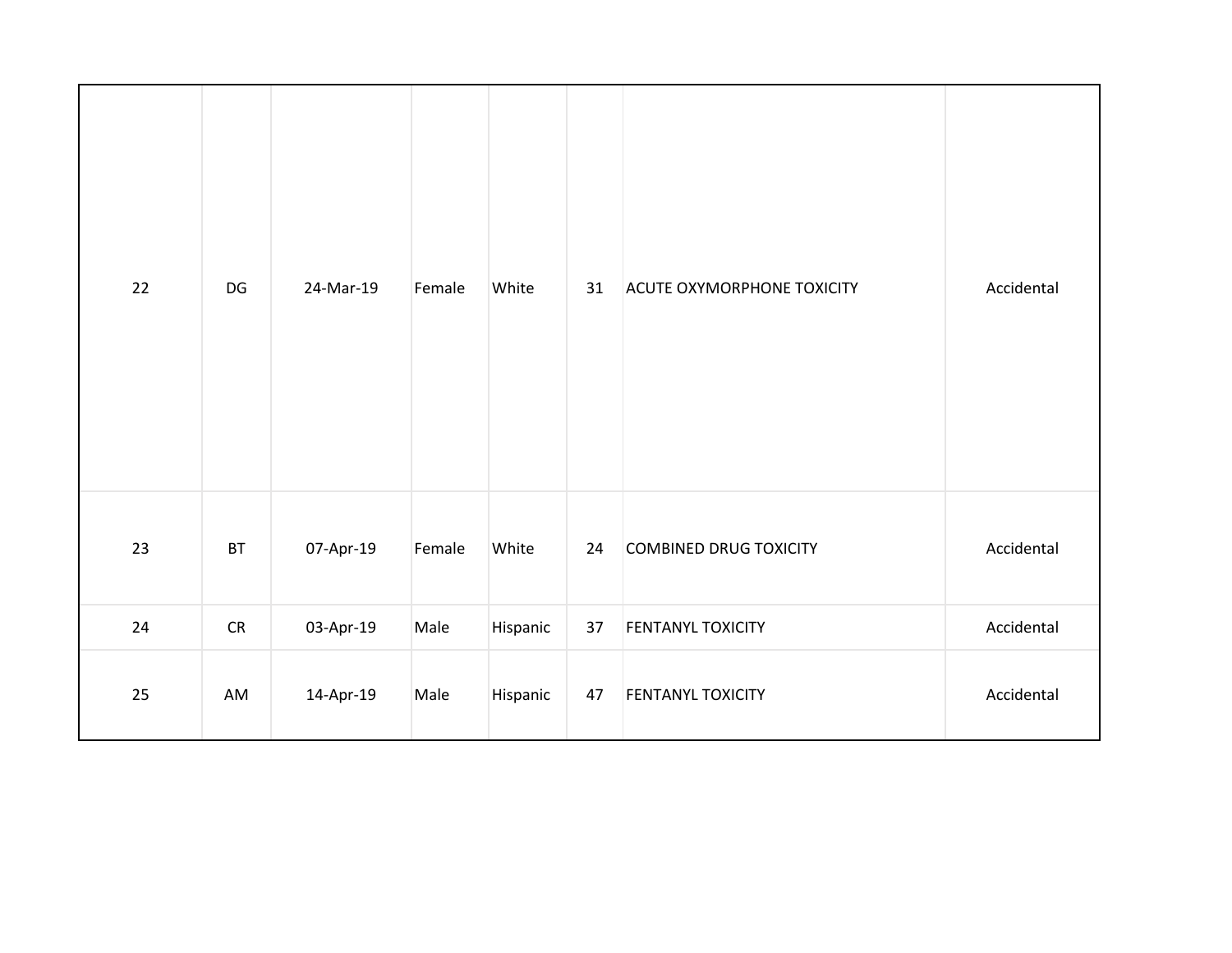| 26 | <b>JP</b> | 07-Apr-19 | Female        | White           | 35 | <b>COMBINED DRUG TOXICITY</b>                                     | Accidental        |
|----|-----------|-----------|---------------|-----------------|----|-------------------------------------------------------------------|-------------------|
| 27 | MG        | 11-Apr-19 | Male          | Hispanic        | 42 | ASPHYXIA AND ACUTE FENTANYL/COCAINE<br><b>TOXICITY</b>            | Undetermined      |
| 29 | KW        | 22-Apr-19 | Male          | White           | 36 | <b>FENTANYL TOXICITY</b>                                          | Accidental        |
| 30 | <b>RM</b> | 10-May-19 | Male          | White           | 38 | <b>FENTANYL TOXICITY</b>                                          | Accidental        |
| 31 | TM        | 01-May-19 | <b>MALE</b>   | <b>WHITE</b>    | 58 | COMPLICAYIONS OF ACUTE COCAINE<br>TOXICITY/MYOCARDIAL INFARCTION  | ACCIDENTAL        |
| 32 | <b>CH</b> | 03-May-19 | <b>MALE</b>   | <b>BLACK</b>    | 49 | <b>FENTANYL TOXICITY</b>                                          | <b>ACCIDENTAL</b> |
| 33 | EC        | 09-Apr-19 | <b>MALE</b>   | <b>HISPANIC</b> | 39 | COMPLICATIONS OF DIABETES MELLITUS<br><b>AND COCAINE TOXICITY</b> | <b>ACCIDENTAL</b> |
| 34 | <b>NW</b> | 29-Apr-19 | <b>FEMALE</b> | <b>WHITE</b>    | 39 | COMPLICATIONS OF MULTIPLE DRUG<br><b>TOXICITY</b>                 | <b>ACCIDENTAL</b> |
| 35 | LW        | 14-Apr-19 | <b>FEMALE</b> | <b>WHITE</b>    | 57 | <b>ACUTE FENTANYL TOXICITY</b>                                    | <b>ACCIDENTAL</b> |
| 36 | AM        | 05-May-19 | <b>FEMALE</b> | <b>WHITE</b>    | 34 | <b>ACUTE FENTANYL TOXICITY</b>                                    | <b>ACCIDENTAL</b> |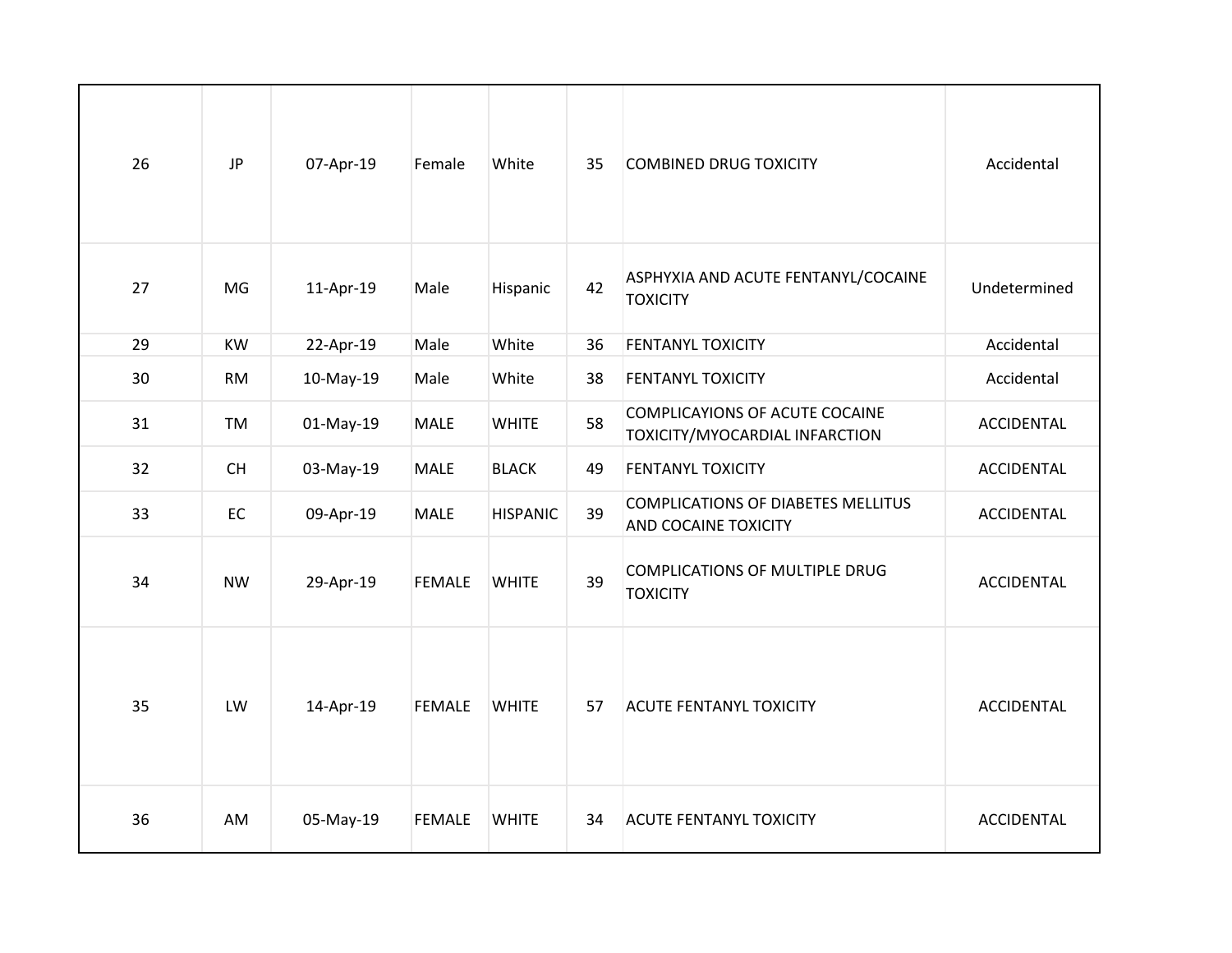| 37 | PD        | 22-Apr-19 | <b>MALE</b>   | <b>WHITE</b>    | 19 | <b>COMBINED DRUG TOXICITY</b>                       | <b>ACCIDENTAL</b> |
|----|-----------|-----------|---------------|-----------------|----|-----------------------------------------------------|-------------------|
| 38 | <b>DS</b> | 11-May-19 | <b>MALE</b>   | <b>WHITE</b>    | 57 | <b>ACUTE DIPHENHYDRAMINE TOXICITY</b>               | ACCIDENTAL        |
| 39 | <b>BP</b> | 15-May-19 | <b>MALE</b>   | <b>BLACK</b>    | 55 | <b>FENTANYL TOXICITY</b>                            | <b>ACCIDENTAL</b> |
| 40 | SM        | 07-May-19 | <b>MALE</b>   | <b>BLACK</b>    | 63 | <b>FENTANYL TOXICITY</b>                            | <b>ACCIDENTAL</b> |
| 41 | JT        | 14-May-19 | <b>MALE</b>   | <b>HISPANIC</b> | 58 | <b>ACUTE FENTANYL TOXICITY</b>                      | <b>ACCIDENTAL</b> |
| 42 | BA        | 04-Jun-19 | <b>MALE</b>   | <b>WHITE</b>    | 75 | COMPLICATIONS OF POLY MEDICATION<br><b>OVERDOSE</b> | <b>SUICIDE</b>    |
| 43 | <b>TD</b> | 17-May-19 | <b>MALE</b>   | <b>WHITE</b>    | 28 | MULTIPLE DRUG TOXICITY                              | <b>ACCIDENTAL</b> |
| 44 | KM        | 02-Jun-19 | <b>MALE</b>   | <b>BLACK</b>    | 55 | <b>COMBINED DRUG TOXICITY</b>                       | <b>ACCIDENTAL</b> |
| 45 | KC        | 21-Jun-19 | <b>FEMALE</b> | <b>WHITE</b>    | 36 | <b>FENTANYL TOXICITY</b>                            | <b>ACCIDENTAL</b> |
| 46 | <b>MW</b> | 15-Jun-19 | <b>MALE</b>   | <b>WHITE</b>    | 39 | <b>ACUTE FENTANYL TOXICITY</b>                      | ACCIDENTAL        |
| 47 | <b>MP</b> | 01-Jun-19 | <b>MALE</b>   | <b>WHITE</b>    | 41 | <b>FENTANYL TOXICITY</b>                            | <b>ACCIDENTAL</b> |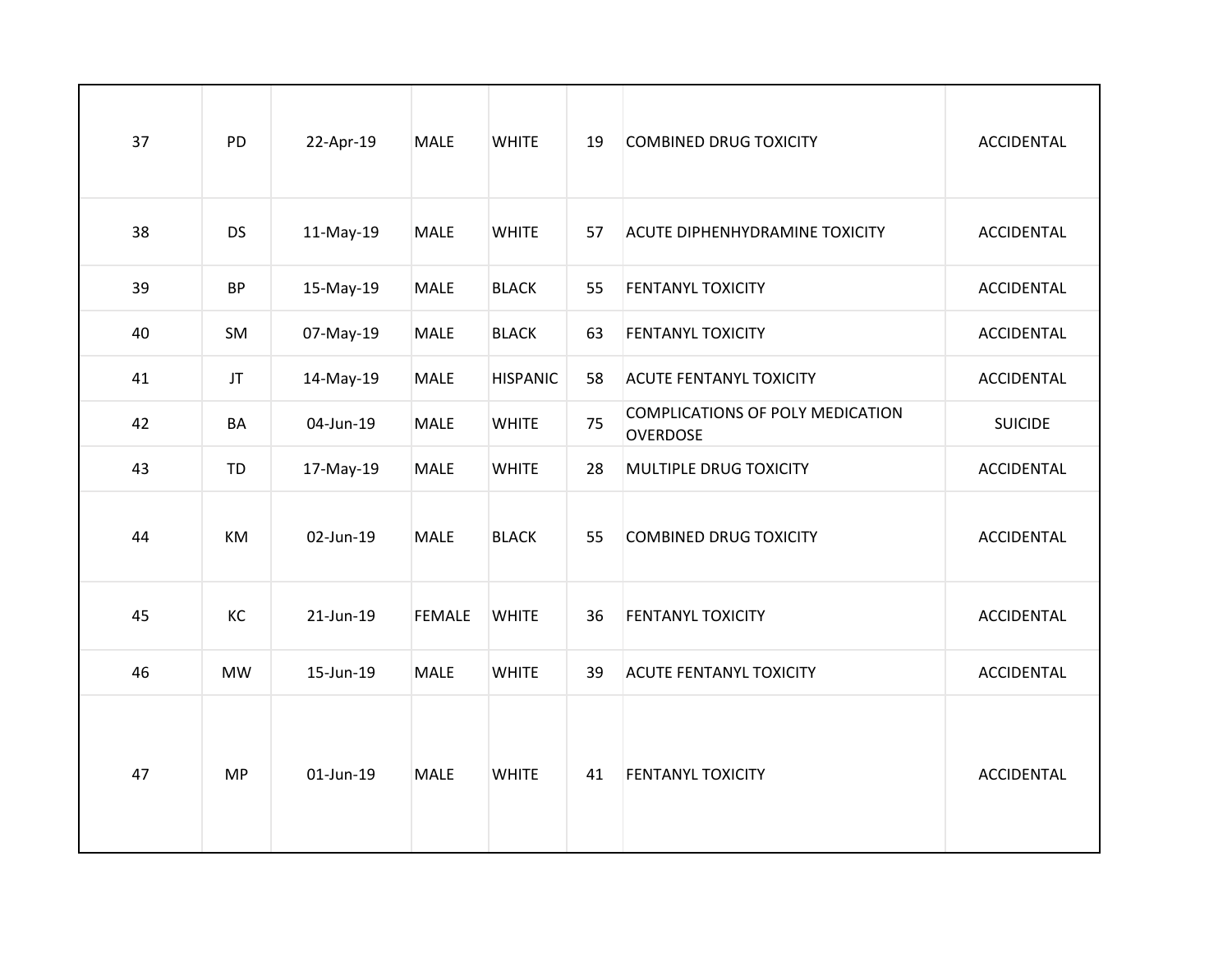| 48 | AD        | 13-Jun-19 | <b>FEMALE</b> | <b>WHITE</b>       | 35 | <b>ACUTE FENTANYL TOXICITY</b>                           | ACCIDENTAL        |
|----|-----------|-----------|---------------|--------------------|----|----------------------------------------------------------|-------------------|
| 49 | <b>JP</b> | 24-Jun-19 | <b>FEMALE</b> | <b>WHITE</b>       | 72 | <b>ACUTE PERCOCET TOXICITY</b>                           | <b>SUICIDE</b>    |
| 50 | <b>JR</b> | 27-Jun-19 | <b>MALE</b>   | <b>HISPANIC</b>    | 38 | <b>FENTANYL TOXICITY</b>                                 | <b>ACCIDENTAL</b> |
| 51 | JB        | 13-Jun-19 | <b>FEMALE</b> | <b>WHITE</b>       | 18 | <b>ACUTE SALICYLATE TOXICITY</b>                         | <b>SUICIDE</b>    |
| 52 | LW        | 12-Jul-19 | <b>FEMALE</b> | <b>WHITE</b>       | 30 | CARDIAC DYSRHYTHMIA DUE TO COCAINE<br><b>TOXICITY</b>    | <b>ACCIDENTAL</b> |
| 53 | JH        | 19-Jul-19 | <b>FEMALE</b> | <b>UNKNOW</b><br>N | 38 | COMPLICATIONS OF ASTHMA AND COCAINE<br><b>INHALATION</b> | ACCIDENTAL        |
| 54 | JH        | 24-Jun-19 | <b>MALE</b>   | <b>BLACK</b>       | 38 | COMPLICATIONS OF MULTIPLE DRUG<br><b>TOXICITY</b>        | ACCIDENTAL        |
| 55 | <b>TJ</b> | 30-Jun-19 | <b>FEMALE</b> | <b>BLACK</b>       | 47 | <b>FENTANYL TOXICITY</b>                                 | ACCIDENTAL        |
| 56 | AK        | 29-Jun-19 | <b>FEMALE</b> | <b>BLACK</b>       | 55 | <b>FENTANYL TOXICITY</b>                                 | <b>ACCIDENTAL</b> |
| 57 | <b>NM</b> | 04-Jul-19 | <b>MALE</b>   | <b>BLACK</b>       | 27 | <b>FENTANYL TOXICITY</b>                                 | <b>ACCIDENTAL</b> |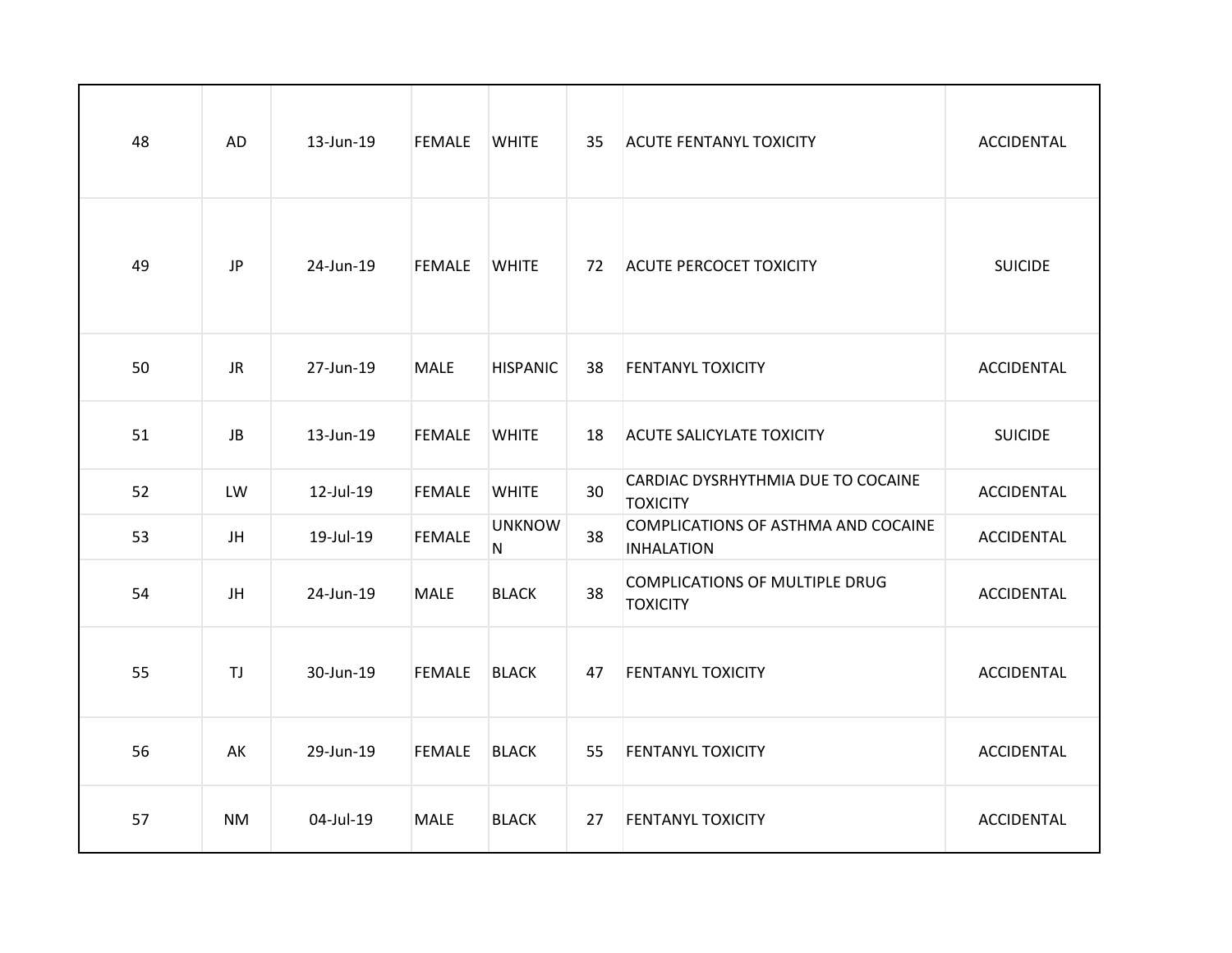| 58 | JM        | 10-Jun-19 | <b>FEMALE</b> | <b>WHITE</b> | 42 | COMPLICATIONS OF PERITONITIS AND<br>METHAMPHETAMINE TOXICITY  | ACCIDENTAL        |
|----|-----------|-----------|---------------|--------------|----|---------------------------------------------------------------|-------------------|
| 59 | MM        | 08-Jul-19 | MALE          | <b>WHITE</b> | 33 | ACUTE DUPHENHYDRAMINE AND ETHANOL<br><b>TOXICITY</b>          | <b>SUICIDE</b>    |
| 60 | <b>BM</b> | 03-Jul-19 | <b>MALE</b>   | <b>WHITE</b> | 54 | <b>COMPLICATIONS OF FENTANYL TOXICITY</b>                     | ACCIDENTAL        |
| 61 | WS        | 21-Jul-19 | <b>FEMALE</b> | <b>WHITE</b> | 76 | FRESH WATER DROWNING OSC ETHANOL<br>AND SERTRALINE IMPAIRMENT | <b>ACCIDENTAL</b> |
| 62 | <b>DP</b> | 02-Jul-19 | <b>MALE</b>   | <b>WHITE</b> | 15 | <b>ACUTE HEROIN &amp; MITRAGYNINE TOXICITY</b>                | ACCIDENTAL        |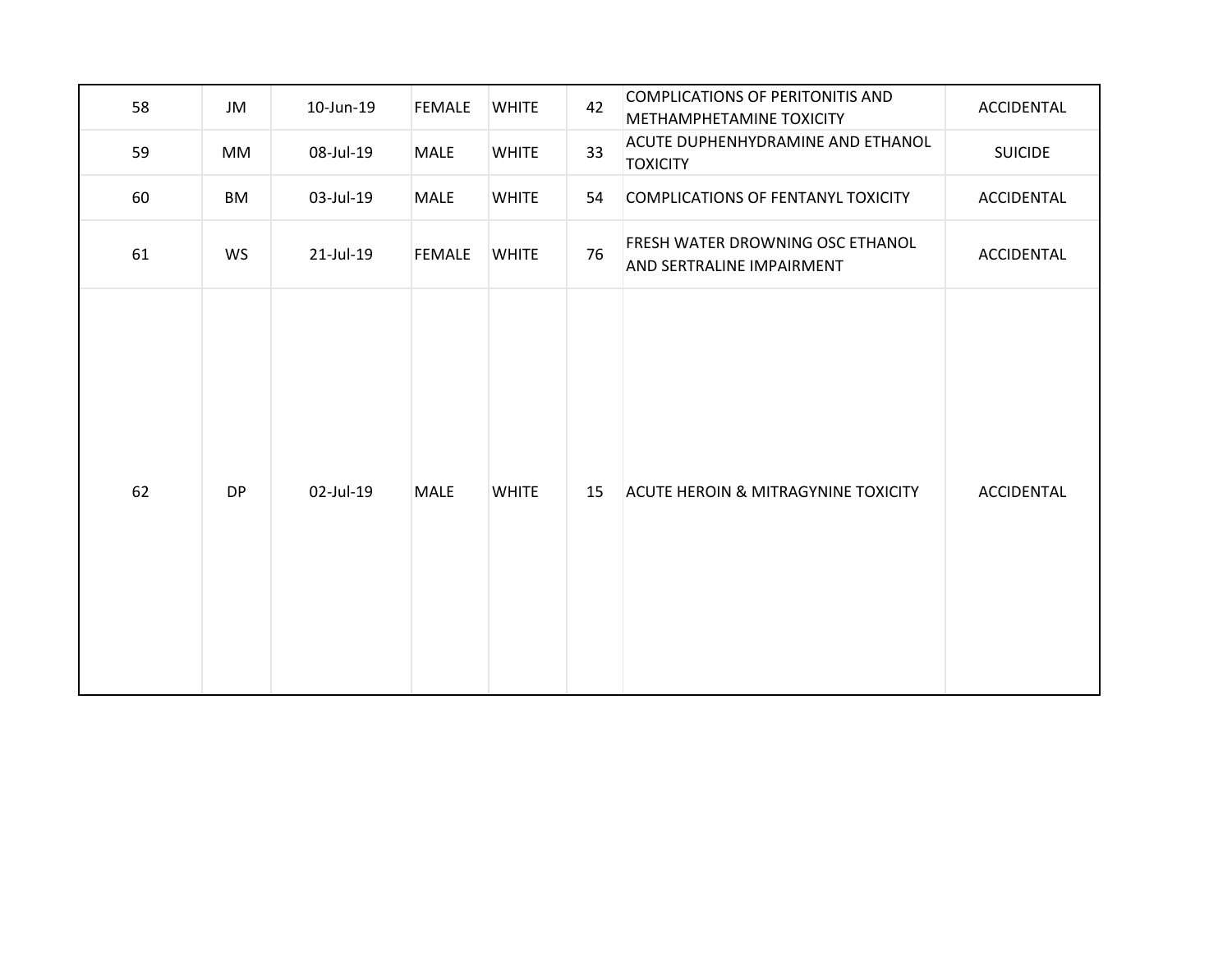| 63 | <b>DL</b> | 03-Aug-19 | <b>FEMALE</b> | <b>WHITE</b>    | 60 | <b>COMBINED DRUG TOXICITY</b>         | <b>ACCIDENTAL</b> |
|----|-----------|-----------|---------------|-----------------|----|---------------------------------------|-------------------|
| 64 | SH        | 02-Aug-19 | MALE          | <b>WHITE</b>    | 62 | <b>COMPLICATIONS OF DRUG TOXICITY</b> | <b>ACCIDENTAL</b> |
| 65 | <b>WS</b> | 12-Aug-19 | <b>MALE</b>   | <b>WHITE</b>    | 67 | FENTANYL TOXICITY                     | <b>ACCIDENTAL</b> |
| 66 | SP        | 15-Aug-19 | <b>FEMALE</b> | <b>WHITE</b>    | 31 | <b>FENTANYL TOXICITY</b>              | ACCIDENTAL        |
| 67 | SM        | 22-Aug-19 | <b>MALE</b>   | <b>BLACK</b>    | 64 | <b>COMBINED DRUG TOXICITY</b>         | <b>ACCIDENTAL</b> |
| 68 | CM        | 25-Aug-19 | <b>MALE</b>   | <b>HISPANIC</b> | 33 | <b>FENTANYL TOXICITY</b>              | <b>ACCIDENTAL</b> |
| 69 | <b>MC</b> | 21-Aug-19 | <b>FEMALE</b> | <b>WHITE</b>    | 52 | <b>ACUTE FENTANYL TOXICITY</b>        | <b>ACCIDENTAL</b> |
| 70 | NJ        | 27-Aug-19 | FEMALE        | <b>BLACK</b>    | 33 | <b>COMBINED DRUG TOXICITY</b>         | <b>ACCIDENTAL</b> |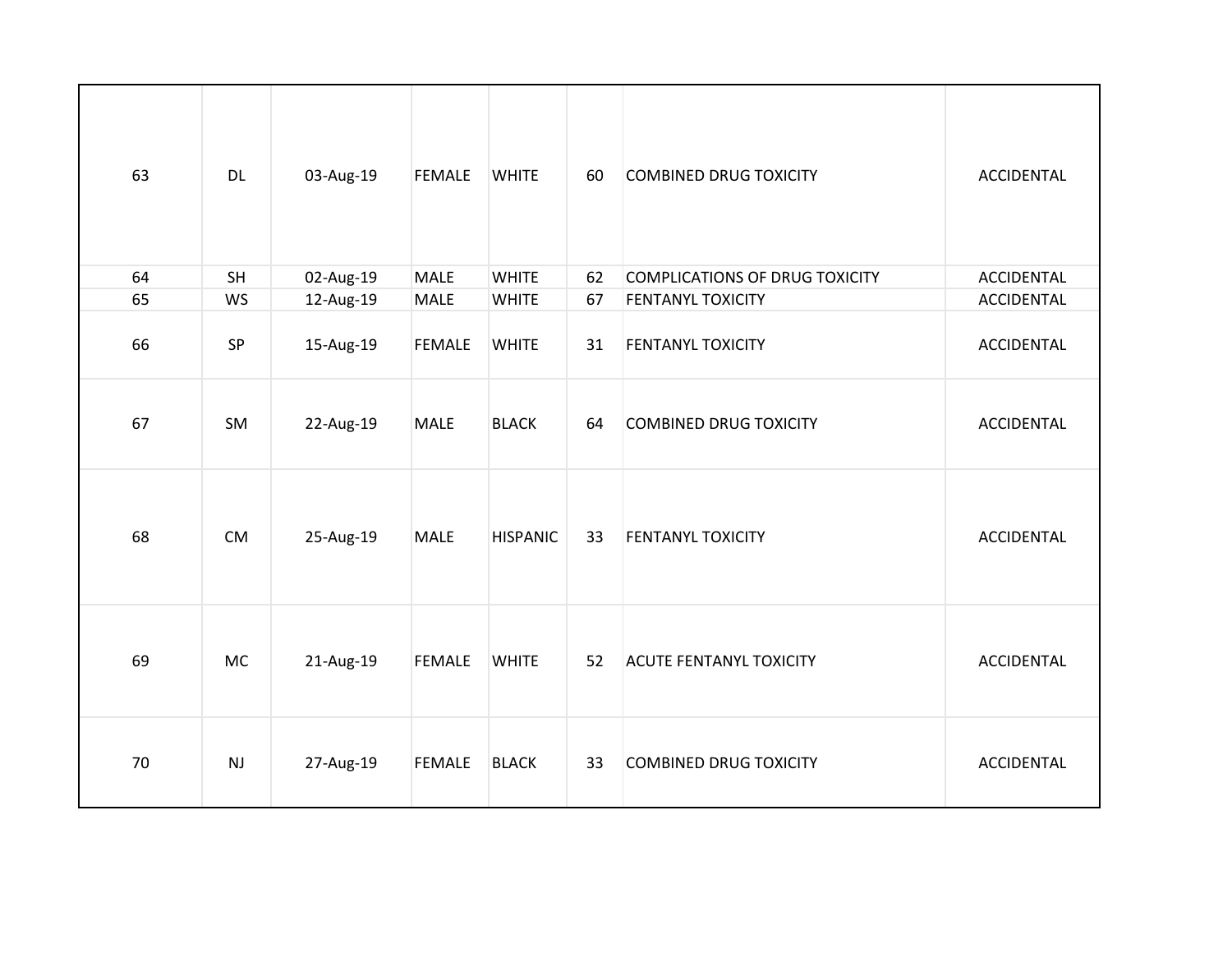| 71 | <b>DM</b> | 30-Aug-19 | <b>FEMALE</b> | <b>WHITE</b> | 60 | <b>COMBINED DRUG TOXICITY</b>                         | <b>SUICIDE</b>    |
|----|-----------|-----------|---------------|--------------|----|-------------------------------------------------------|-------------------|
| 72 | DB        | 28-Aug-19 | MALE          | <b>WHITE</b> | 31 | <b>COMPLICATIONS OF DRUG TOXICITY</b>                 | ACCIDENTAL        |
| 73 | MK        | 08-Sep-19 | <b>MALE</b>   | <b>WHITE</b> | 49 | <b>FENTANYL TOXICITY</b>                              | <b>ACCIDENTAL</b> |
| 74 | JM        | 28-Aug-19 | <b>FEMALE</b> | <b>WHITE</b> | 27 | <b>FENTANYL TOXICITY</b>                              | <b>ACCIDENTAL</b> |
| 75 | SC        | 09-Sep-19 | <b>MALE</b>   | <b>BLACK</b> | 30 | <b>COMBINED DRUG TOXICITY</b>                         | ACCIDENTAL        |
| 76 | <b>KP</b> | 31-Aug-19 | <b>FEMALE</b> | <b>WHITE</b> | 48 | MYOCARDIAL FIBROSIS DUE TO COCAINE<br><b>TOXICITY</b> | <b>ACCIDENTAL</b> |
| 77 | DG        | 28-Aug-19 | <b>MALE</b>   | <b>WHITE</b> | 46 | <b>FENTANYL TOXICITY</b>                              | <b>ACCIDENTAL</b> |
| 78 | RJ        | 12-Sep-19 | <b>FEMALE</b> | <b>WHITE</b> | 55 | MULTIPLE DRUG TOXICITY                                | <b>ACCIDENTAL</b> |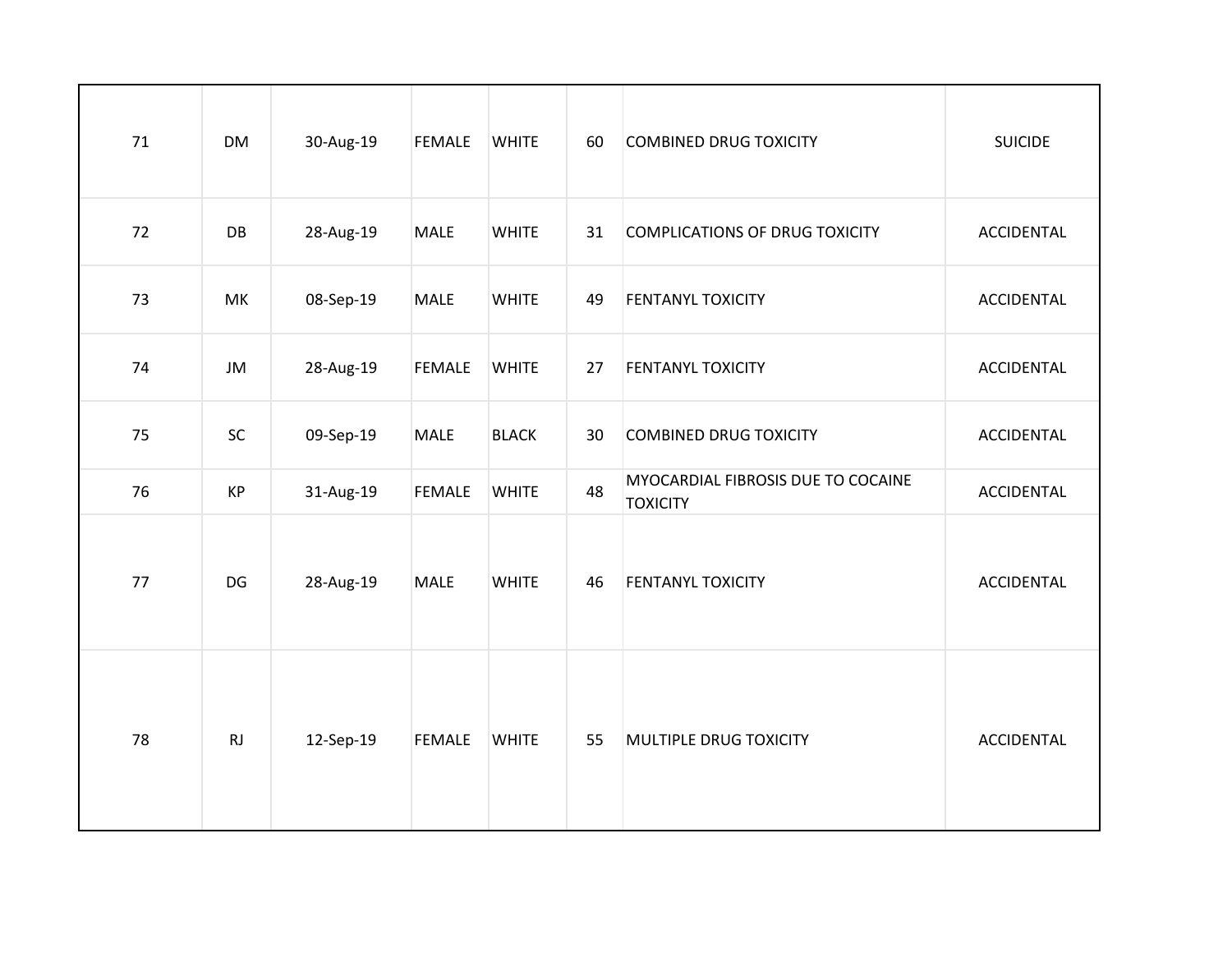| 79 | GS        | 25-Sep-19 | <b>MALE</b>   | <b>WHITE</b> | 33 | <b>FENTANYL TOXICITY</b>                             | ACCIDENTAL        |
|----|-----------|-----------|---------------|--------------|----|------------------------------------------------------|-------------------|
| 80 | JL        | 05-Oct-19 | <b>MALE</b>   | <b>WHITE</b> | 45 | <b>FENTANYL TOXICITY</b>                             | ACCIDENTAL        |
| 81 | TM        | 15-Jun-19 | <b>FEMALE</b> | <b>WHITE</b> | 61 | <b>ACUTE FENTANYL TOXICITY</b>                       | ACCIDENTAL        |
| 82 | DT        | 10-Mar-19 | <b>FEMALE</b> | <b>WHITE</b> | 59 | <b>TRAZODONE TOXICITY</b>                            | <b>ACCIDENTAL</b> |
| 83 | <b>JS</b> | 01-Oct-19 | <b>MALE</b>   | <b>WHITE</b> | 41 | <b>ACUTE HEROIN &amp; FENTANYL TOXICITY</b>          | <b>ACCIDENTAL</b> |
| 84 | AH        | 27-Oct-19 | <b>MALE</b>   | <b>WHITE</b> | 30 | <b>FENTANYL TOXICITY</b>                             | ACCIDENTAL        |
| 85 | PC        | 09-Oct-19 | <b>FEMALE</b> | <b>BLACK</b> | 49 | ASPHYXIA & ACUTE FENTANYL/COCAINE<br><b>TOXICITY</b> | UNDETERMINED      |
| 86 | HD        | 01-Nov-19 | <b>FEMALE</b> | <b>WHITE</b> | 26 | <b>ACUTE FENTANYL TOXICITY</b>                       | ACCIDENTAL        |
| 87 | <b>WW</b> | 24-Oct-19 | <b>MALE</b>   | <b>WHITE</b> | 59 | <b>FENTANYL TOXICITY</b>                             | <b>ACCIDENTAL</b> |
| 88 | JC        | 27-Nov-19 | <b>FEMALE</b> | <b>WHITE</b> | 36 | <b>FENTANYL TOXICITY</b>                             | <b>ACCIDENTAL</b> |
| 89 | JE        | 03-Nov-19 | <b>FEMALE</b> | <b>WHITE</b> | 33 | <b>FENTANYL TOXICITY</b>                             | ACCIDENTAL        |
| 90 | <b>JS</b> | 11-Nov-19 | <b>FEMALE</b> | <b>WHITE</b> | 33 | <b>COMBINED DRUG TOXICITY</b>                        | <b>ACCIDENTAL</b> |
| 91 | EF.       | 15-Nov-19 | <b>FEMALE</b> | <b>WHITE</b> | 67 | MULTIPLE DRUG TOXICITY                               | ACCIDENTAL        |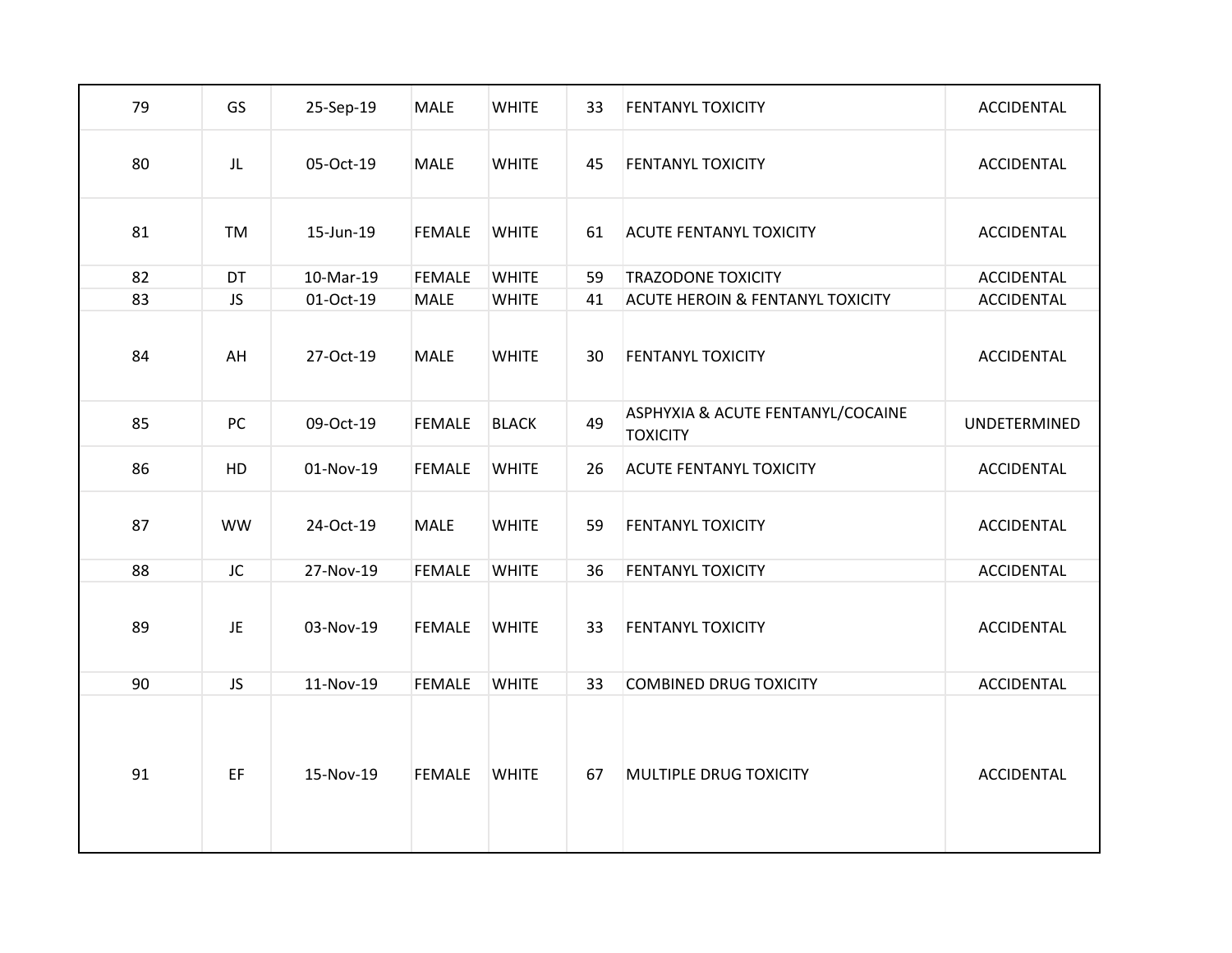| 92 | KB | 31-Oct-19 | <b>FEMALE</b> | <b>WHITE</b>             | 24 | <b>ACUTE FENTANYL TOXICITY</b> | ACCIDENTAL        |
|----|----|-----------|---------------|--------------------------|----|--------------------------------|-------------------|
| 93 | SF | 29-Nov-19 | <b>FEMALE</b> | <b>WHITE</b>             | 63 | MULTIPLE DRUG TOXICITY         | <b>ACCIDNETAL</b> |
| 94 | RG | 25-Nov-19 | <b>FEMALE</b> | <b>BLACK</b>             | 47 | <b>COMBINED DRUG TOXICITY</b>  | <b>ACCIDENTAL</b> |
| 95 | SR | 01-Nov-19 | <b>FEMALE</b> | <b>HISPANIC</b>          | 39 | <b>COMBINED DRUG TOXICITY</b>  | <b>ACCIDENTAL</b> |
| 96 | CD | 15-Nov-19 | <b>MALE</b>   | <b>HISPANIC</b>          | 55 | <b>FENTANYL TOXICITY</b>       | <b>ACCIDENTAL</b> |
| 97 | JK | 02-Nov-19 | <b>MALE</b>   | <b>WHITE</b>             | 41 | <b>FENTANYL TOXICITY</b>       | <b>ACCIDENTAL</b> |
| 98 | ML | 24-Nov-19 | <b>MALE</b>   | ASIAN/PA<br><b>CIFIC</b> | 35 | COMBINED DRUG TOXICITY         | <b>ACCIDENTAL</b> |
| 99 | JY | 07-Dec-19 | <b>MALE</b>   | <b>WHITE</b>             | 42 | <b>OPIOD TOXICITY</b>          | <b>ACCIDENTAL</b> |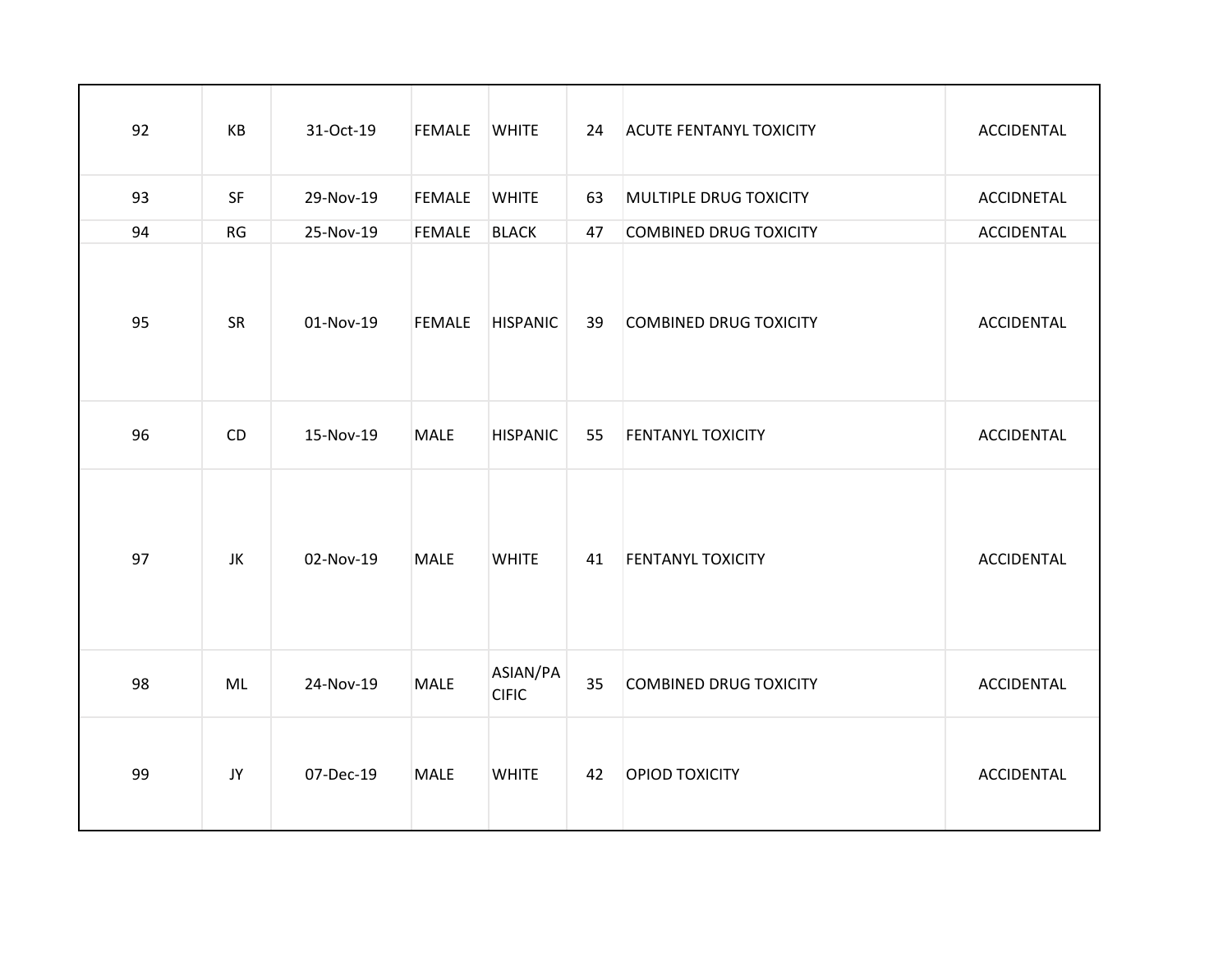| 100 | KG        | 11-Dec-19 | <b>FEMALE</b> | <b>WHITE</b>    | 54 | <b>FENTANYL TOXICITY</b>                                            | ACCIDENTAL        |
|-----|-----------|-----------|---------------|-----------------|----|---------------------------------------------------------------------|-------------------|
| 101 | <b>TZ</b> | 05-Dec-19 | <b>FEMALE</b> | <b>WHITE</b>    | 31 | <b>COMBINED DRUG TOXICITY</b>                                       | ACCIDENTAL        |
| 102 | <b>RC</b> | 06-Dec-19 | <b>MALE</b>   | <b>WHITE</b>    | 65 | MULTIPLE DRUG TOXICITY                                              | <b>ACCIDENTAL</b> |
| 103 | HP        | 02-Nov-19 | <b>FEMALE</b> | <b>HISPANIC</b> | 54 | <b>ACUTE FENTANYL TOXICITY</b>                                      | ACCIDENTAL        |
| 104 | AF        | 24-Nov-19 | <b>FEMALE</b> | <b>HISPANIC</b> | 31 | COMPLICATIONS OF ACUTE COCAINE<br><b>TOXICITY &amp; HYPOTHERMIA</b> | ACCIDENTAL        |
| 105 | TB        | 02-Dec-19 | <b>FEMALE</b> | <b>BLACK</b>    | 43 | <b>COMBINED DRUG TOXICITY</b>                                       | <b>ACCIDENTAL</b> |
| 106 | <b>BM</b> | 13-Dec-19 | <b>FEMALE</b> | <b>WHITE</b>    | 26 | <b>COMBINED DRUG TOXICITY</b>                                       | ACCIDENTAL        |
| 107 | <b>CR</b> | 24-Dec-19 | <b>MALE</b>   | <b>WHITE</b>    | 42 | <b>COMBINED DRUG TOXICITY</b>                                       | <b>ACCIDENTAL</b> |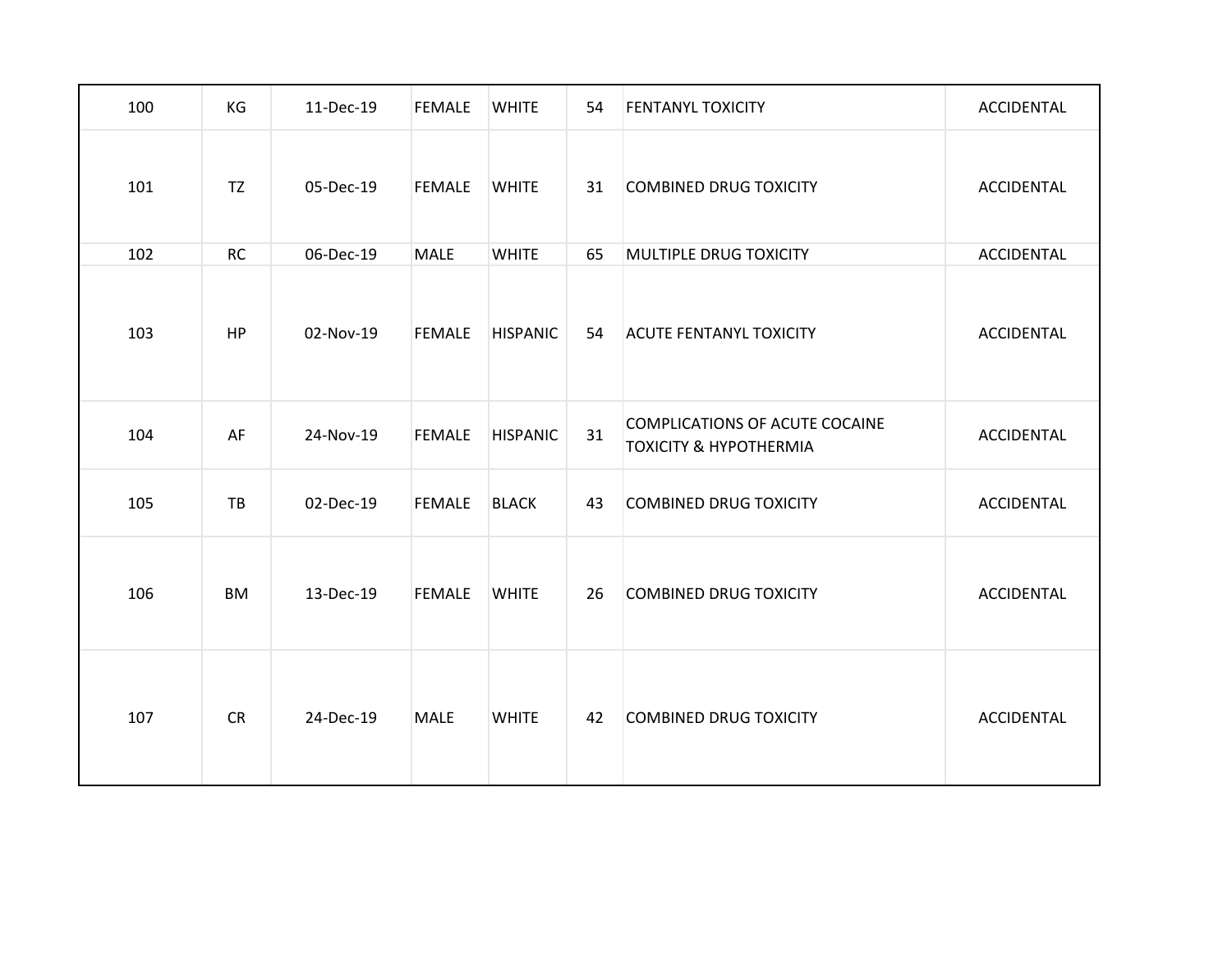| 108 | <b>RG</b> | 25-Dec-19 | <b>FEMALE</b> | <b>HISPANIC</b> | 44 | <b>COMBINED DRUG TOXICITY</b>              | ACCIDENTAL |
|-----|-----------|-----------|---------------|-----------------|----|--------------------------------------------|------------|
| 109 | ТT        | 17-Dec-19 | MALE          | <b>BLACK</b>    | 31 | <b>ACUTE FENTANYL AND COCAINE TOXICITY</b> | ACCIDENTAL |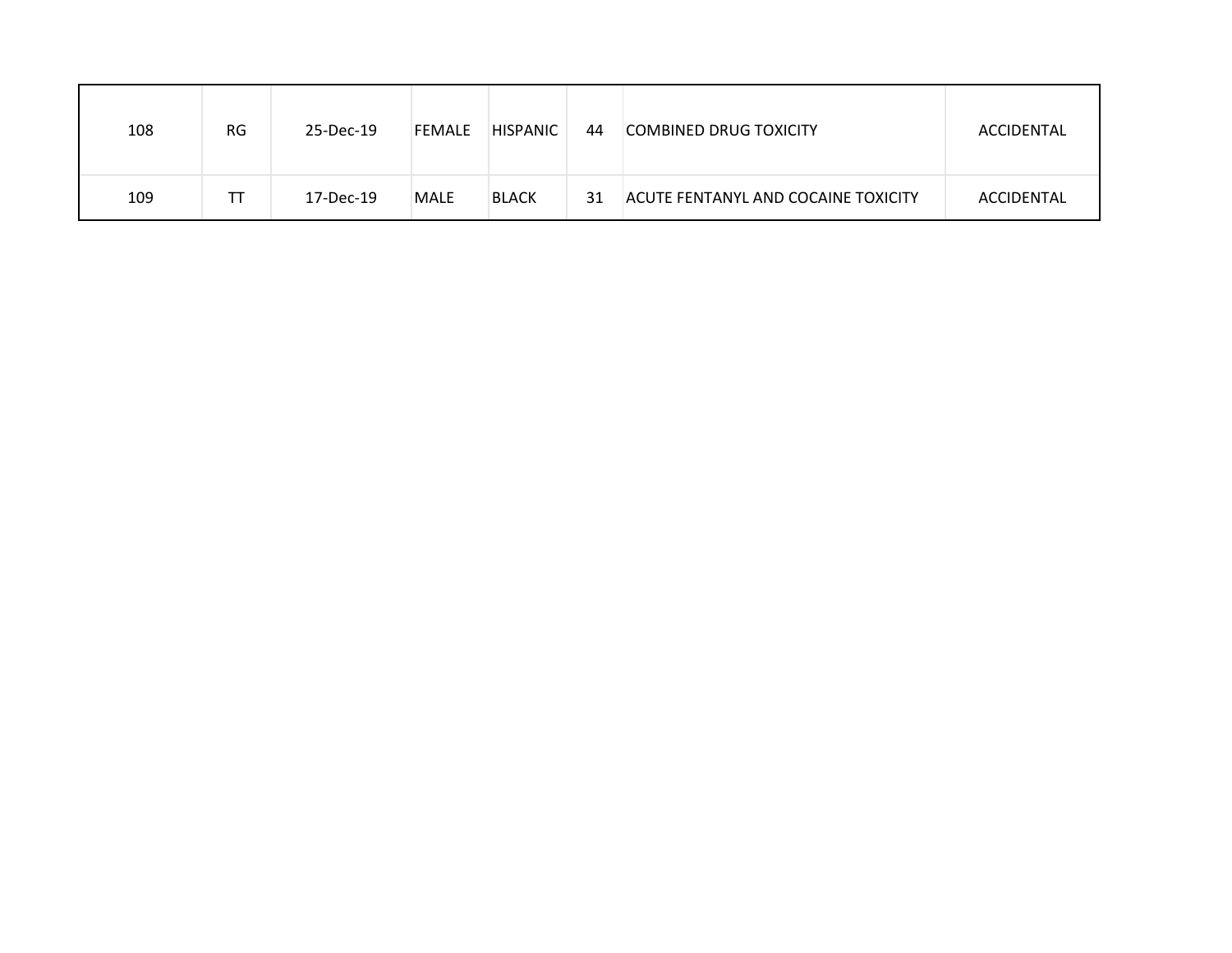| <b>Zipcode of Death</b> | <b>Zipcode of Residence</b> | Incident/Municipality   | <b>Drugs</b>                                                                                                                                                                                                                                    | Field1 |
|-------------------------|-----------------------------|-------------------------|-------------------------------------------------------------------------------------------------------------------------------------------------------------------------------------------------------------------------------------------------|--------|
| 17104                   | 17104                       | <b>HARRISBURG CITY</b>  | CAFFEINE, COTININE, BENZOYLECGONINE, BUPR<br>OPION, HYDROXYBUPROPION, DIPHENHYDRAM<br>INE, FENTANYL, ETHANOL, COTININE, NICOTINE, B<br>ENZOYLECGONINE, BUPROPION, HYDROXYBUPR<br>OPION, DIPHENHYDRAMINE, FENTANYL, NORFE<br>NTANYL, NORFENTANYL |        |
| 17103                   | 17103                       | <b>HARRISBURG CITY</b>  | ETHANOL, 4-<br>ANPP,COCAINE,COCAETHLENE,BENZOYLECGO<br>NINE, BUPROPION, HYDROXYBUPROPION, SERT<br>ALINE, DESMETHYLSERTRALINE, FENTANYL                                                                                                          |        |
| 17112                   | 17112                       | <b>LOWER PAXTON TWP</b> | $4-$<br>ANPP, BENZOYLECGONINE, DIPHENHYDRAMINE<br>,FENTANYL, NORFENTANYL, ACETAMINOPHEN,<br>MORPHINE-FREE, HYDROMORPHONE, VALERYL<br><b>FENTANYL</b>                                                                                            |        |
| 17112                   | 17112                       | <b>LOWER PAXTON TWP</b> | CAFFEINE, DELTA-9<br>THC, FENTANYL, NORFENTANYL                                                                                                                                                                                                 |        |
| 17080                   | 17080                       | PILLOW                  | FENTANYL, NORFENTANYL, ACETYL FENTANYL                                                                                                                                                                                                          |        |
| 17033                   | 19607                       | HOTEL IN READING        | <b>NONE</b>                                                                                                                                                                                                                                     |        |
| 17113                   | 17113                       | <b>STEELTON BORO</b>    | CAFFEINE, COTININE, METHADONE, EDDP, CARB<br>AMAZEPINE, CARBAMAZEPINE-10, 11-<br>EPOXIDE, 11-HYDROXY DELTA-9 THC, DELTA-9<br>CARBOXY THC, DELTA-9 THC,<br>CITALOPRAM/ESCITALOPRAM, CANNABINOIDS,<br>METHADONE/MATABOLITE                        |        |
| 17101                   | 17055                       | <b>UPPER ALLEN TWP</b>  | <b>NONE</b>                                                                                                                                                                                                                                     |        |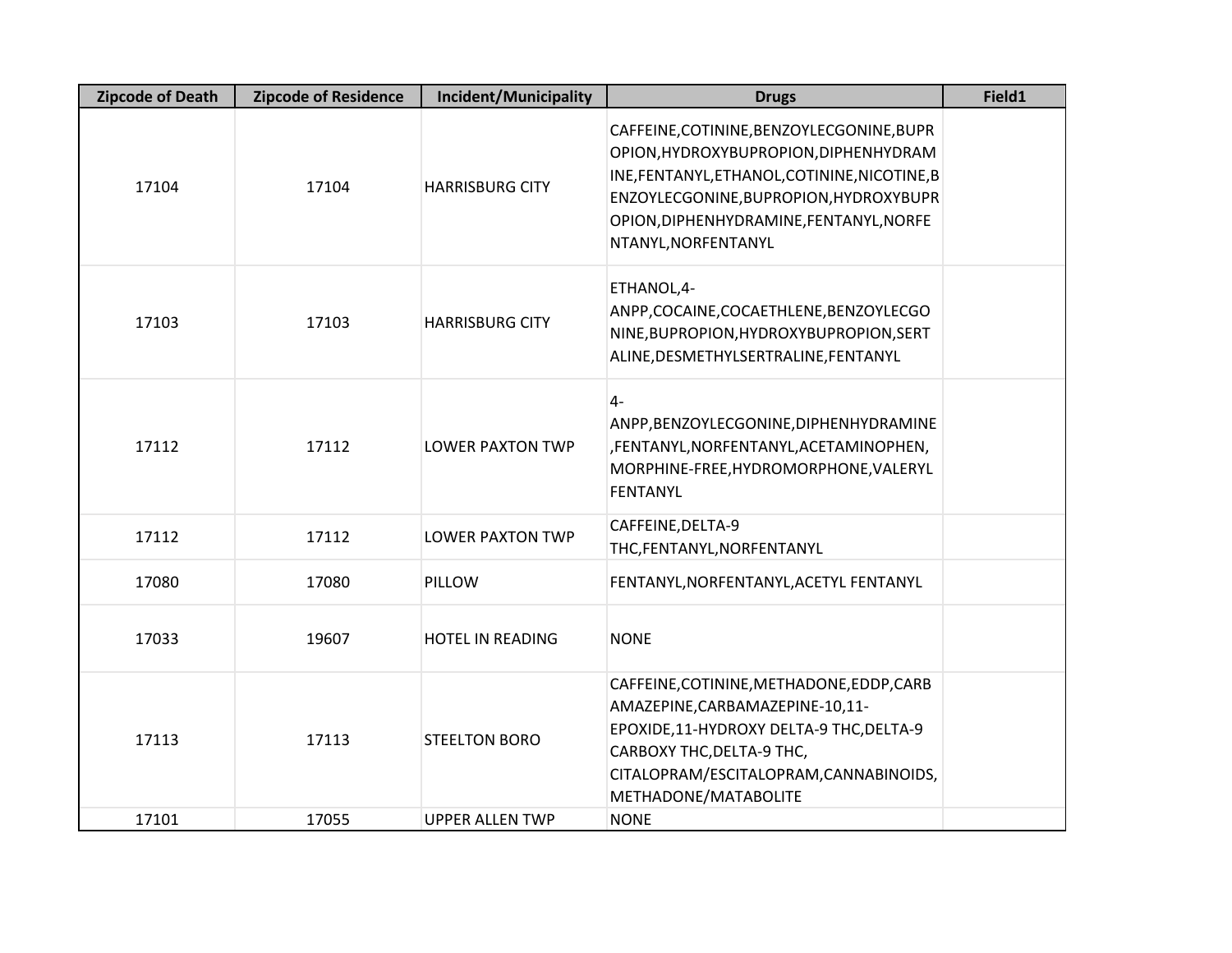| 17104 | 17104 | <b>HARRISBURG CITY</b> | CAFFEINE, COTININE, NICOTINE, COCAINE, BENZ<br>OYLECGONINE, FENTANYL, NORFENTANYL, LEVA<br>MISOLE, ACETAMINOPHEN                                                                                                                                                                   |
|-------|-------|------------------------|------------------------------------------------------------------------------------------------------------------------------------------------------------------------------------------------------------------------------------------------------------------------------------|
| 17109 | 17109 | <b>SUSQUEHANNA TWP</b> | EHTANOL, MORPHINE, 6-MAM-<br>FREE, NORBUPRENORPHINE, FENTANYL, NORFE<br>NTANYL, ACETYL<br>FENTANYL, ETHANOL, NALOXONE, CODEINE-<br>FREE, MORPHINE-FREE, 6-MAN-<br>FREE, HYDROMORPHONE, BUPRENORPHINE, NO<br>RBUPRENORPHINE, FENTANYL, NORFENTANYL,<br>NORFENTANYL, ACETYL FENTANYL |
| 17101 | 17110 | <b>SUSQUEHANNA TWP</b> | ETHANOL, CAFFEINE, COTININE, NALOXONE, NAL<br>OXONE, DELTA-9<br>THC, FENTANYL, NORFENTANYL                                                                                                                                                                                         |
| 17057 | 17057 | MIDDLETOWN BORO        | CAFFEINE, COTININE, NICOTINE, 4-<br>ANPP, VALERYL<br>FENTANYL, COCAINE, BENZOYLECGONINE, FENT<br>ANYL, NORFENTANYL, ACETYL FENTANYL                                                                                                                                                |
| 17034 | 17034 | <b>HIGHSPIRE BORO</b>  | ETHANOL, CAFFEINE, COTININE, 7-AMINO<br>CLONAZEPAM, BENZOYLECGONINE, OXYCODON<br>E-FREE, QUETIAPINE, DELTA-9 THC                                                                                                                                                                   |
| 17103 | 17103 | <b>HARRISBURG CITY</b> | MORPHINE-FREE,6-MONOACETYLMORPHINE-<br>FREE ALCOHOL                                                                                                                                                                                                                                |
| 17057 | 17057 | MIDDLETOWN BORO        | NORTRIPTYLINE, FENTANYL, NORFENTANYL                                                                                                                                                                                                                                               |
| 17033 | 17033 | <b>DERRY TWP</b>       | METHADONE, EDDP, 11-HYDROXY DELTA-9<br>THC, DELTA-9 CARBOXY THC, DELTA-9<br>THC, TRAZODONE, METHADONE, DELTA-9<br>CARBOXY THC, EDDP, TRAZODONE, DELTA-9<br><b>CARBOXY THC-</b><br>TOTAL, METHADONE, EDDPMCPP, TRAZODONE                                                            |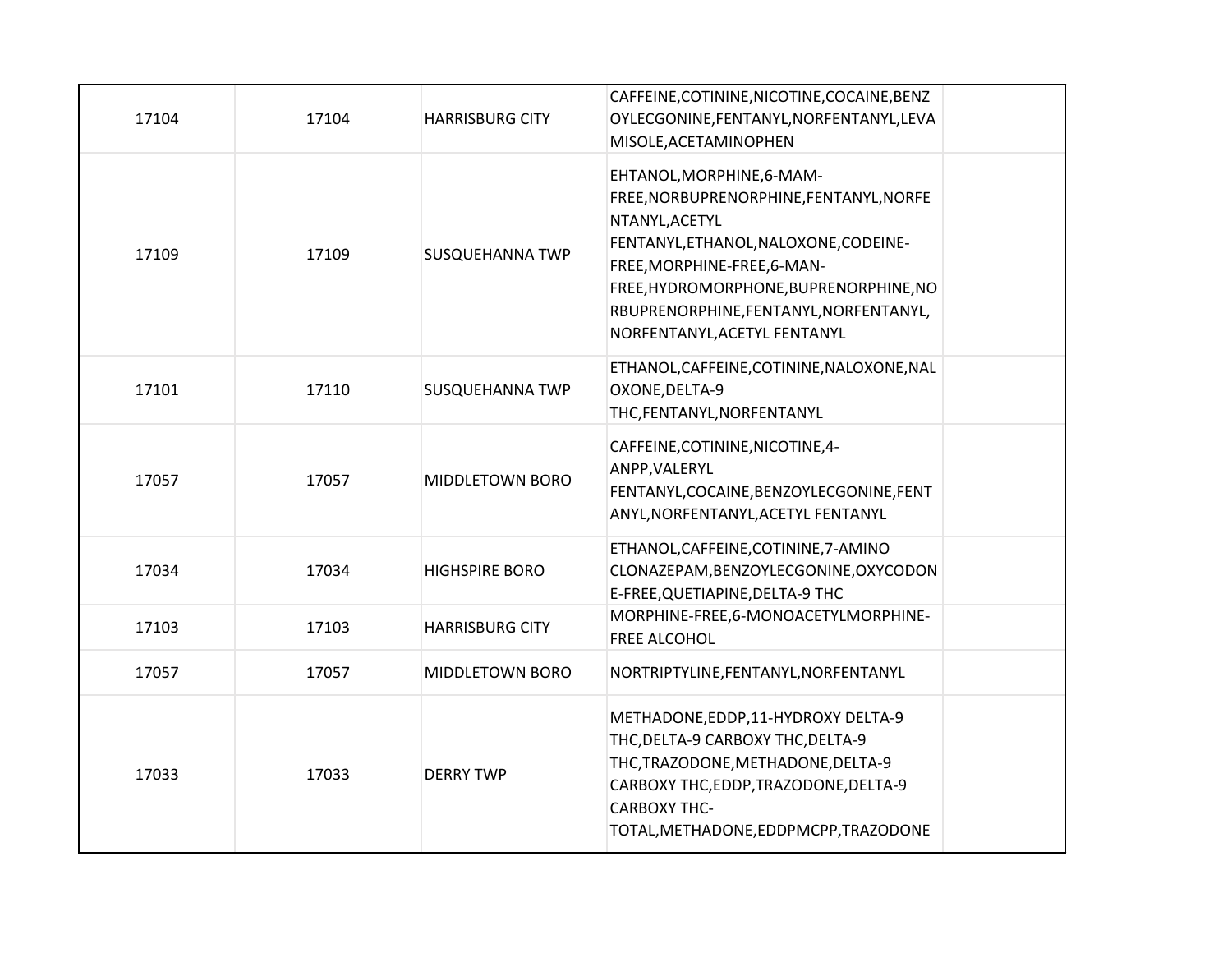| 17103 | 17103 | SUSQUEHANNA TWP         | SERTRALINE, FENTANYL, ACETYL<br>FENTANYL, BENZOYLECGONINE, 6-<br>MONOACETYLMORPHINE-FREE, COCAINE                                                            |
|-------|-------|-------------------------|--------------------------------------------------------------------------------------------------------------------------------------------------------------|
| 17109 | 17061 | <b>LOWER PAXTON TWP</b> | CAFFEINE, COTININE, ACETAMINOPHEN, CITALO<br>PRAM/ESCITALOPRAM, FENTANYL, NORFENTAN<br>YL, ACETYL<br>FENTANYL, AMPHETAMINE, METHAMPHETAMI<br>NE, MITRAGYNINE |
| 17033 | 17013 | <b>CARLISLE BORO</b>    | MIDAZOLAM, OXYCODONE, NOROXYCODONE                                                                                                                           |
| 17104 | 0     | <b>HARRISBURG CITY</b>  | ETHANOL, CAFFEINE, LORAZEPAM, COCAINE, CO<br>CAETHYLENE, BENZOYLECGONINE                                                                                     |
| 17109 | 17102 | <b>LOWER PAXTON TWP</b> | CAFFEINE, COTININE, BENZOYLECGONINE, 11-<br>HYDROXY DELTA-9 THC, DELTA-9 CARBOXY<br>THC, DELTA-9<br>THC,FENTANYL,NORFENTANYL,ACETYL<br><b>FENTANYL</b>       |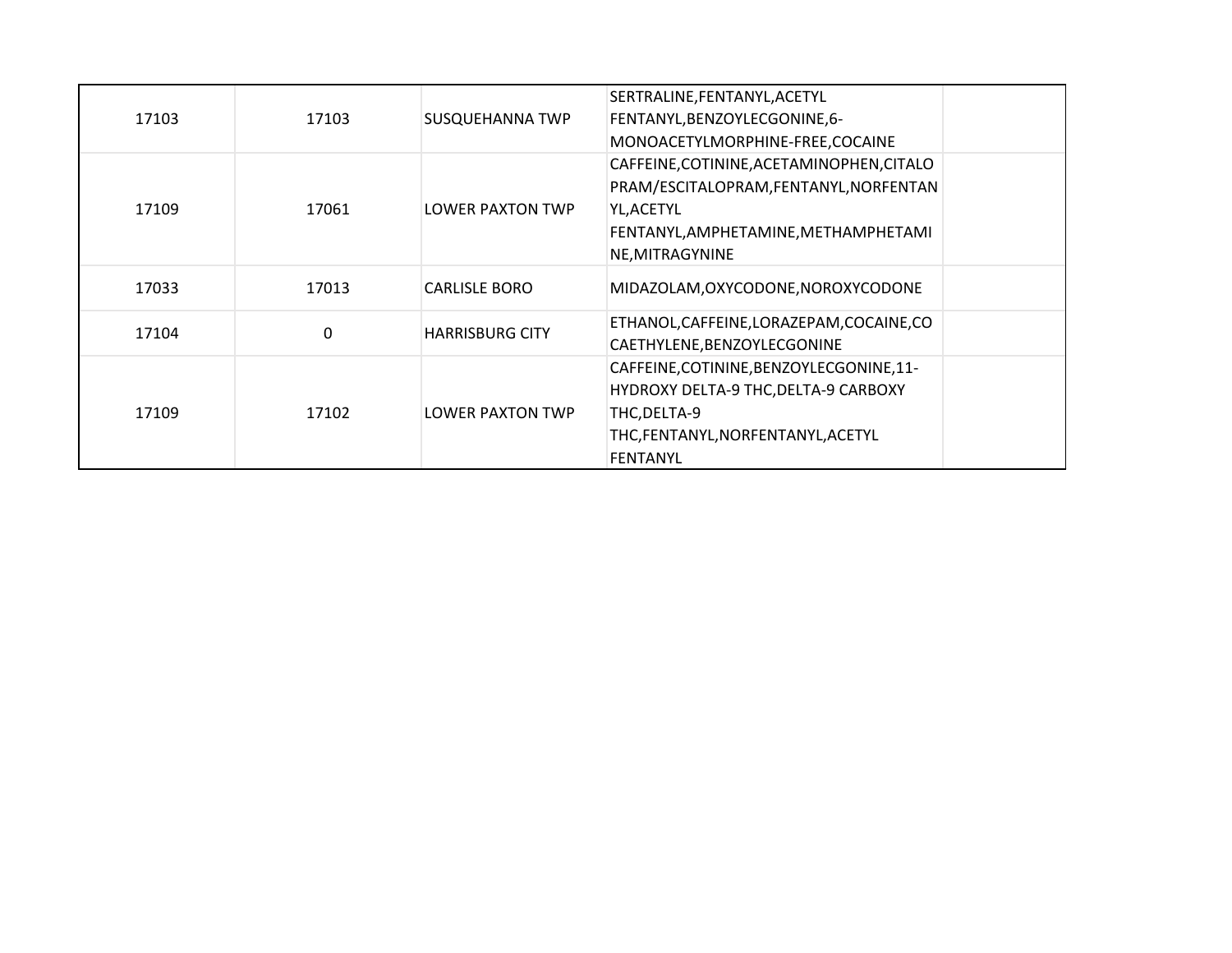| 17061 | 17061 | <b>MILLERSBURG</b>     | GABAPENTIN, COTININE, NALOXONE, CLONAZEP<br>AM, 7-AMINO CLONAZEPAM, OXYMORPHONE-<br>FREE, FLUOXETINE, NORFLUOXETINE, BUPRENO<br>RPHINE-FREE, NORBUPRENORPHINE-<br>FREE, PHENYLPROPANOLAMINE, AMPHETAMIN<br>E, NICOTINCE, COTININE, OXYMORPHONE-<br>TOTALGABAPENTIN, BUPRENORPHINE-<br>TOTALNORBUPRENORPHINE-<br>TOTAL, FLUOXETINE, NORFLUOXETINE, AMPHET<br>AMINE, NALOXONE, NICOTINE7-AMINO<br>CLONZAEPAM, HYDROMORPHONE-<br>FREE, OXYMORPHONE-FREE, BUPRENORPHINE-<br>TOTAL, PHENYLPROPANOLAMINE, AMPHETAMI<br><b>NE</b> |  |
|-------|-------|------------------------|----------------------------------------------------------------------------------------------------------------------------------------------------------------------------------------------------------------------------------------------------------------------------------------------------------------------------------------------------------------------------------------------------------------------------------------------------------------------------------------------------------------------------|--|
| 17101 | 17370 | <b>NEWBERRY TWP</b>    | AMITRIPTYLINE, NORTRIPTYLINE, CITALOPRAM/<br>ESCITALOPRAM, FENTANYL, NORFENTANYL, MIT<br>RAGYNINE, ALPRAZOLAM, MORPHINE-<br>FREE, BUPROPION, HYDROXYBUPROPION                                                                                                                                                                                                                                                                                                                                                              |  |
| 17101 | 17104 | <b>HARRISBURG CITY</b> | FENTANYL, NORFENTANYL, ACETYL FENTANYL                                                                                                                                                                                                                                                                                                                                                                                                                                                                                     |  |
| 17103 | 17103 | <b>HARRISBURG CITY</b> | CAFFEINE, COTININE, MORPHINE-FREE, 6-<br>MONOACETYLMORPHINE-<br>FREE,FENTANYL,NORFENTANYL,ACETYL<br><b>FENTANYL</b>                                                                                                                                                                                                                                                                                                                                                                                                        |  |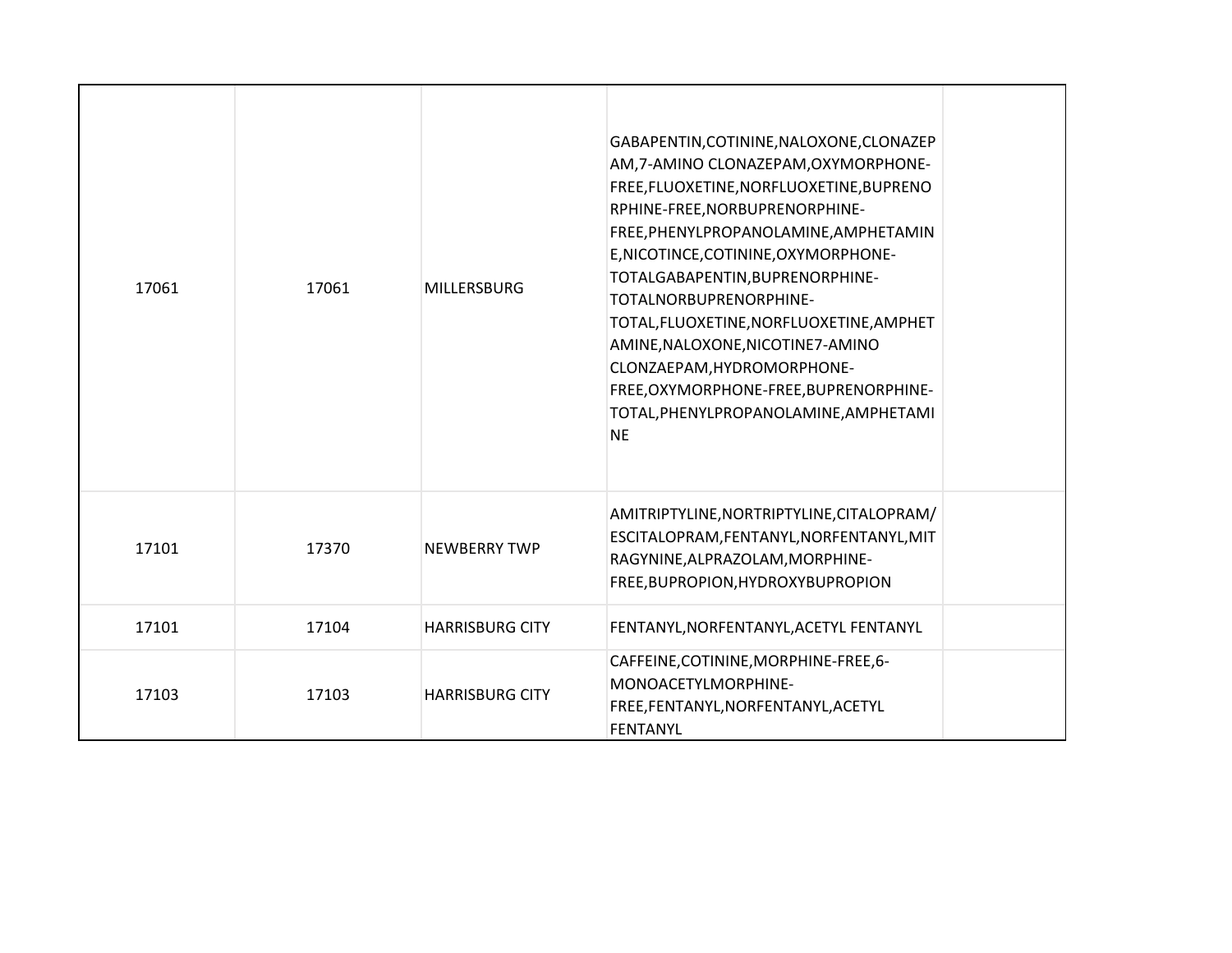| 17104 | 17104 | <b>HARRISBURG CITY</b>                  | ETHANOL, BETA-<br>PHENETHYLAMINE, ETHYLECGONINE, LEVAMISO<br>LE, METHYLECGONINE, NICOTINE, NORHYDROXY<br>ZINE, ACETAMINOPHEN, COTININE, BENZOYLEC<br>GONINE, MORPHINE-<br>TOTAL, FLUOXETINE, NORFLUOXETINE, HYDROX<br>YZINE, FENTANYL, NORFENTANYL |  |
|-------|-------|-----------------------------------------|----------------------------------------------------------------------------------------------------------------------------------------------------------------------------------------------------------------------------------------------------|--|
| 17102 | 17112 | <b>HARRISBURG CITY</b>                  | ETHANOL, COTININE, LEVAMISOLE, NALOXONE, C<br>OCAINE, COCAETHYLENE, BEZOYLECGONINE, DE<br>LTA-9- CARBOXY THC, DELTA-9 THC, FENTANYL                                                                                                                |  |
| 17033 | 17036 | HUMMELSTOWN                             | FENTANYL                                                                                                                                                                                                                                           |  |
| 17033 | 17112 | <b>EAST HANOVER</b><br><b>TOWNSHIP</b>  | FENTANYL, NORFENTANYL                                                                                                                                                                                                                              |  |
| 17110 | 27927 | SUSQUEHANNA<br><b>TOWNSHIP</b>          | <b>COCAINE</b>                                                                                                                                                                                                                                     |  |
| 17110 | 17110 | <b>HARRISBURG CITY</b>                  | COTININE, FENTANYL, NORFENTANYL, AMPHETA<br>MINE, METHAMPHETAMINE                                                                                                                                                                                  |  |
| 17103 | 17103 | <b>HARRISBURG CITY</b>                  | BENZOYLECGONINE                                                                                                                                                                                                                                    |  |
| 17110 | 17110 | <b>HARRISBURG CITY</b>                  | MORPHINE, FENTANYL, PHENYLPROPANOLAMI<br>NE, AMPHETAMINE, METHAMPHETAMINE, 6-<br>MAM-FREE, COCAINE/MATABOLITES, OPIATES                                                                                                                            |  |
| 17057 | 17057 | <b>LOWER SWATARA</b><br><b>TOWNSHIP</b> | FENTANYL, NORFENTANYL, ALPRAZOLAM, CODEI<br>NE-FREE, MORPHINE-<br>FREE, DESMETHYLLOPERAMIDE, 4-ANPP, PARA-<br>FLUOROISOBETYRYLFENTANYL, CODEINE, LORA<br>ZEPAM, ALPHA-HYDROXYALPRAZOLAM                                                            |  |
| 17103 | 17103 | <b>HARRISBURG</b>                       | CAFFEINE, COTININE, BUTABARITAL, FENTANYL,<br>NORFENTANYL, 4-ANPP, PARA-<br>FLUOROISOBUTYRYLFENTANYL                                                                                                                                               |  |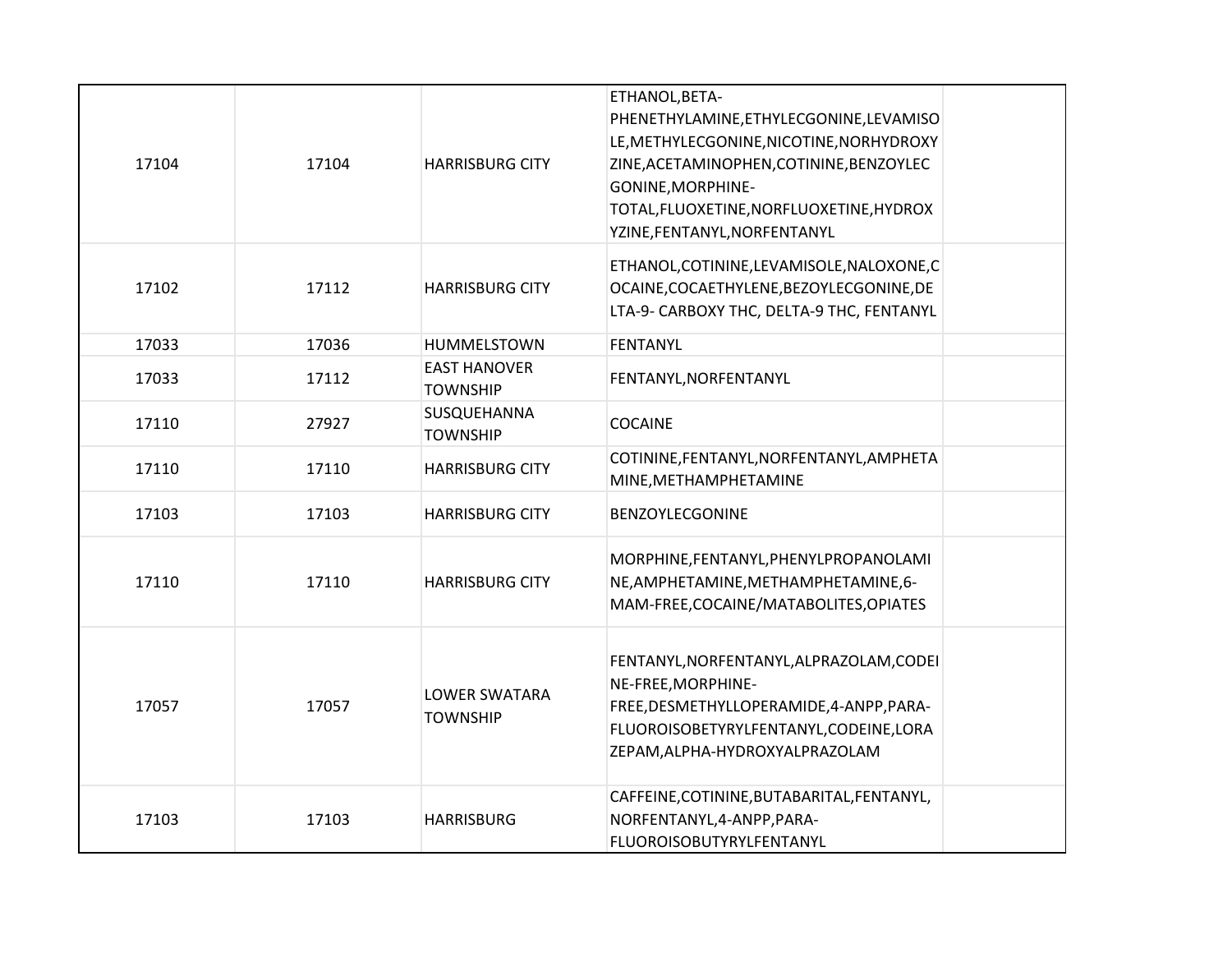| 17101 | 17113 | <b>SWATARA TOWNSHIP</b>                | COTININE, NALOXONE, 11-HYDROXY DELTA-9<br>THC, DELTA-9 CARBOXY THC, DELTA-9 THC,<br>FENTANYL, NORFENTANYL, DICAZEPAM, DELORA<br>ZEPAM                                                                                                  |  |
|-------|-------|----------------------------------------|----------------------------------------------------------------------------------------------------------------------------------------------------------------------------------------------------------------------------------------|--|
| 17102 | 17102 | <b>HARRISBURG</b>                      | BETA-<br>PHENETHYLAMINE, CAFFEINE, DIPHENHYDRAMI<br><b>NE</b>                                                                                                                                                                          |  |
| 17110 | 17110 | <b>HARRISBURG CITY</b>                 | FENTANYL, NORFENTANYL, FENTANYL, NORFENT<br>ANYL                                                                                                                                                                                       |  |
| 17104 | 17104 | <b>HARRISBURG CITY</b>                 | CAFFEINE, COCAINE, BEZOYLECGONINE, DELTA-9<br>THC, FENTANYL, NORFENTANYL                                                                                                                                                               |  |
| 17113 | 17113 | <b>SWATARA TOWNSHIP</b>                | FENTANYL, NORFENTANYL                                                                                                                                                                                                                  |  |
| 17101 | 17013 | CARLISLE                               | <b>NONE LISTED</b>                                                                                                                                                                                                                     |  |
| 17036 | 17036 | <b>SWATARA TOWNSHIP</b>                | BENZOYLECGONINE, FENTANYL, NORFENTANYL,<br>ACETYL FENTANYL, AMPHETAMINE                                                                                                                                                                |  |
| 17110 | 17101 | <b>HARRISBURG CITY</b>                 | CAFFEINE, COTININE, LEVAMISOLE, COCAINE, BE<br>NZOYLECGONINE, DELTA-9<br>THC, FENTANYL, AMPHETAMINE, METHAMPHET<br><b>AMINE</b>                                                                                                        |  |
| 17109 | 17109 | <b>LOWER PAXTON</b><br><b>TOWNSHIP</b> | CODEINE, MORPHINE, LAMOTRIGINE, GABAPEN<br>TIN, FENTANYL, NORFENTANYL, ACETLY<br><b>FENTANYL</b>                                                                                                                                       |  |
| 17057 | 17111 | LONDONDERRY<br><b>TOWNSHIP</b>         | CAFFEINE, FENTANYL, NORFENTANYL, ACETYL<br><b>FENTANYL</b>                                                                                                                                                                             |  |
| 17102 | 17522 | <b>HARRISBURG CITY</b>                 | COTININE, PHENOBARBITAL, COCAINE, BENZOYL<br>ECGONINE, VENLAFAXINE, DELTA-9 THC, O-<br>DESMETHYLVENLAFAXINE, DESMETHYLDOXEPI<br>N, FENTANYL, NORFENTANYL, OPIATES, COCAINE<br>,BENZODIAZEPINES,CANNABINOIDS,BARBITUR<br>ATES, FENTANYL |  |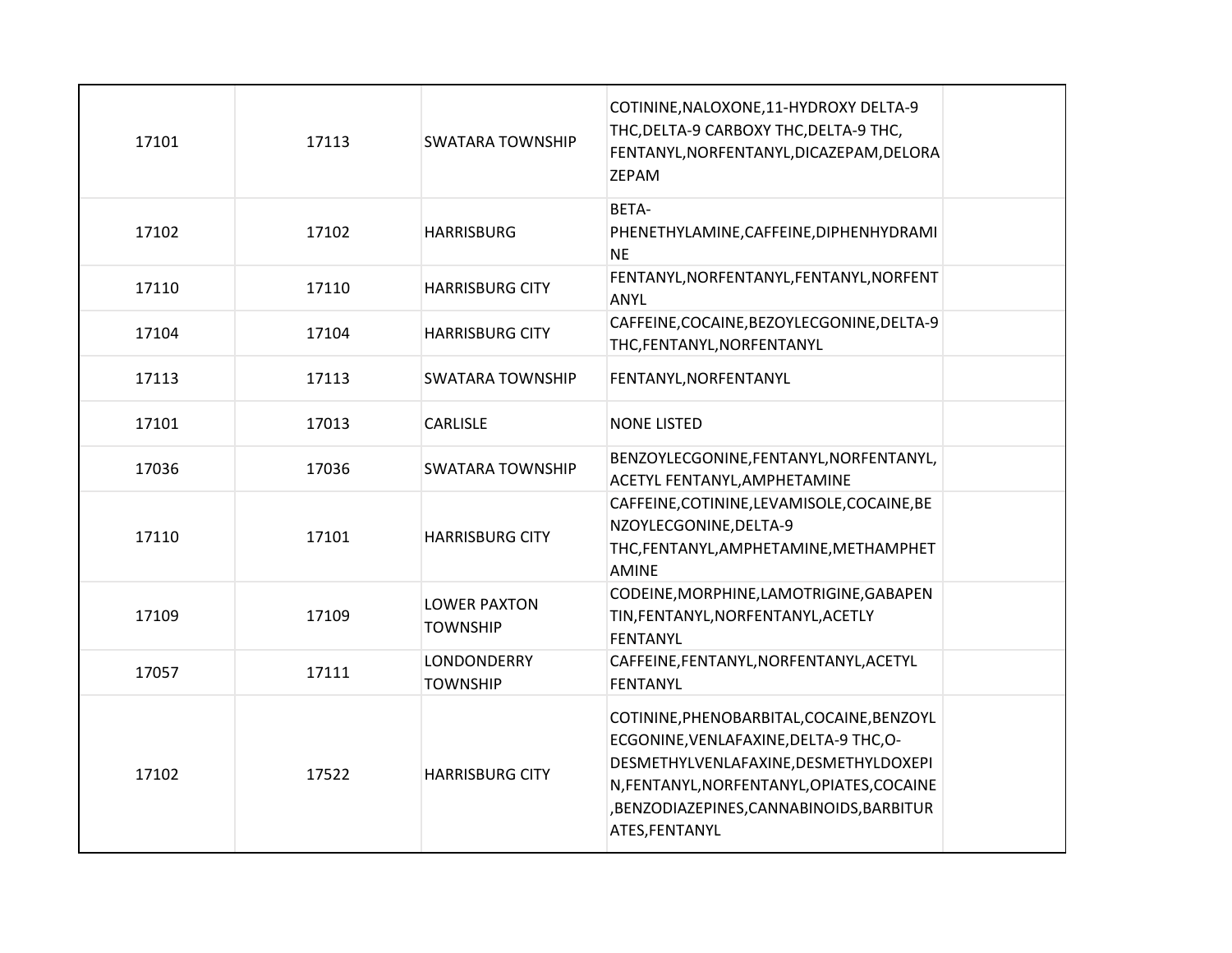| 17111 | 17109 | <b>SWATARA TOWNSHIP</b> | CAFFEINE, COTININE, TOPIRAMATE, VENLAFAXIN<br>$E, O-$<br>DESMETHYLVENLAFAXINE, GABAPENTIN, CYCLO<br>BENZAPRINE, FENTANYL, NORFENTANYL, NALTR<br>EXONE, 6-BETA-NALTREXOL |
|-------|-------|-------------------------|-------------------------------------------------------------------------------------------------------------------------------------------------------------------------|
| 17033 | 17404 | <b>YORK</b>             | NALOXONE, LORAZEPAM, ALPRAZOLAM, ALPHA-<br>HYDROXYALPRAZOLAM, OXYCODONE -<br>FREE, OXYMORPHONE -<br>FREE, ACETAMINOPHEN, FLUOXETINE, DIPHENH<br>YDRAMINE                |
| 17111 | 17111 | <b>HARRISBURG CITY</b>  | CAFFEINE, BENZOYLECGONINE, FENTANYL, NORF<br>ENTANYL, OPIATES, COCAINE, FENTANYL/METAB<br><b>OLITE</b>                                                                  |
| 17033 | 17057 | <b>MIDDLETON</b>        | CAFFEINE, QUETIAPINE, VENLAFAXINE, O-<br>DESMETHYLVENLAFAXINE, DIPHENHYDRAMINE<br>,HYDROXYZINE,SALICYLATE                                                               |
| 17101 | 17104 | <b>HARRISBURG CITY</b>  | GABAPENTIN, BENZOYLECGOINE                                                                                                                                              |
| 17101 | 17110 | <b>HARRISBURG CITY</b>  | COCAINE, METHADONE                                                                                                                                                      |
| 17110 | 17110 | <b>HARRISBURG CITY</b>  | MORPHINE - FREE, 6-MONOACETYLMORPHINE -<br>FREE, FENTANYL                                                                                                               |
| 17101 | 17104 | <b>HARRISBURG CITY</b>  | ETHANOL, BLOOD ALCOHOL<br>CONCENTRATION, BENZOYLECGONINE, FENTAN<br>YL, COCAINE/METABOLITES, FENTANYL/METAB<br><b>OLITES</b>                                            |
| 17048 | 17048 | <b>LYKENS BOROUGH</b>   | CAFFEINE, COTININE, LEVAMISOLE, COCAINE, BE<br>NZOYLECGONINE, TOPIRAMATE, FENTANYL, NO<br>RFENTANYL                                                                     |
| 17033 | 17102 | <b>DERRY TOWNSHIP</b>   | 4-ANPP, CAFFEINE, FENTANYL, NORFENTANYL                                                                                                                                 |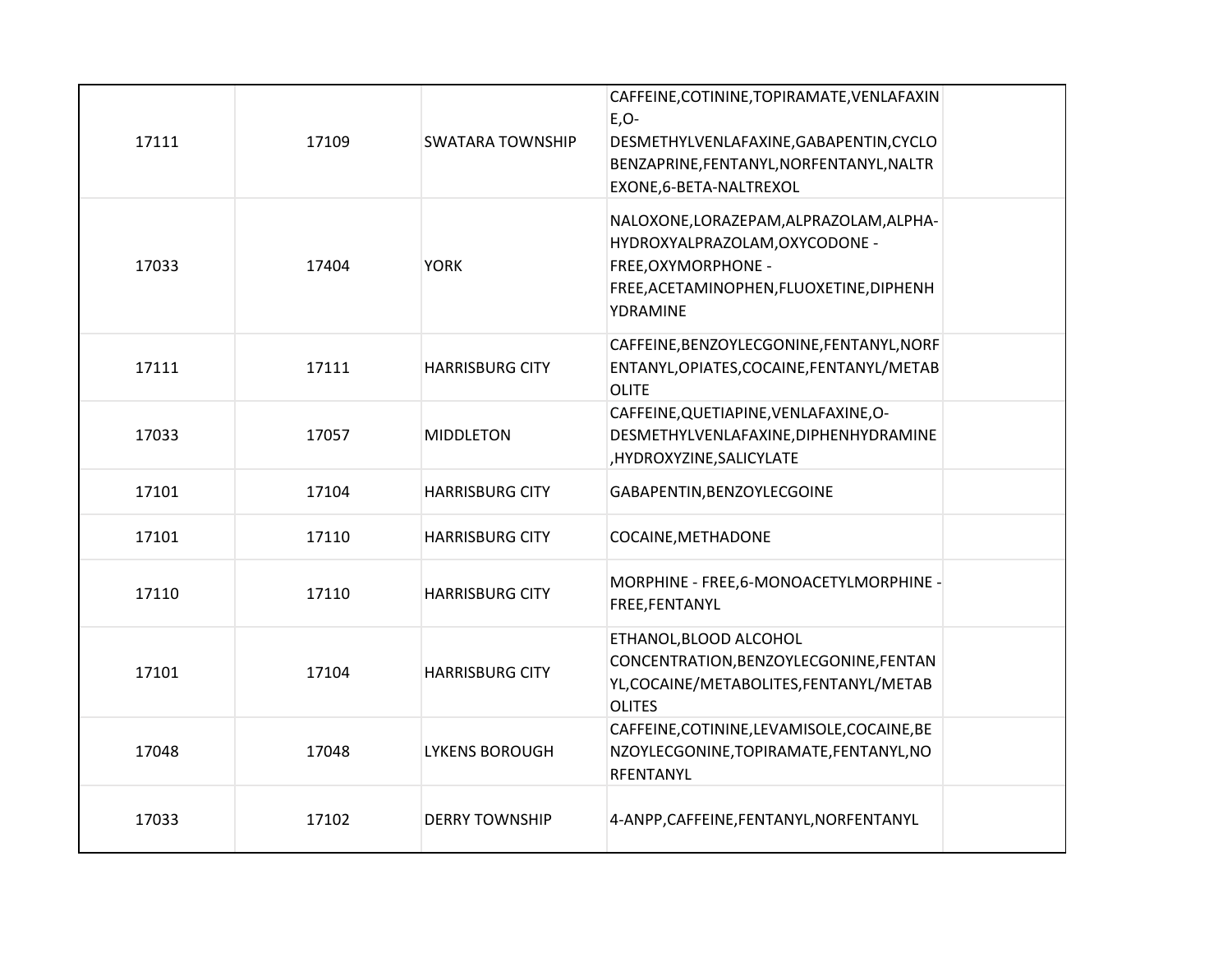| 17033 | 17057 |                         | MIDDLETOWN BOROUGH AMPHETAMINE, METHAMPHETAMINE                                                                                                                                                                                                                                                                                                                                                                                                                                                                                                       |  |
|-------|-------|-------------------------|-------------------------------------------------------------------------------------------------------------------------------------------------------------------------------------------------------------------------------------------------------------------------------------------------------------------------------------------------------------------------------------------------------------------------------------------------------------------------------------------------------------------------------------------------------|--|
| 17033 | 21046 | <b>DERRY TOWNSHIP</b>   | ETHANOL, BAC, CAFFEINE, DIPHENHYDRAMINE                                                                                                                                                                                                                                                                                                                                                                                                                                                                                                               |  |
| 17102 | 17102 | <b>HARRISBURG CITY</b>  | FENTANYL, DELTA-9 CARBOXY THC                                                                                                                                                                                                                                                                                                                                                                                                                                                                                                                         |  |
| 17112 | 17112 | <b>LOWER PAXTON TWP</b> | ETHANOL, CAFFEINE, SERTRALINE, DESMETHYLS<br>ERTRALINE, DESMETHYLSERTRALINE, ACETAMIN<br>OPHEN, GABAPENTIN                                                                                                                                                                                                                                                                                                                                                                                                                                            |  |
| 17111 | 17036 | <b>SWATARA TWP</b>      | MITRAGYNINE, NORHYDROXYZINE, CAFFEINE, T<br>HEOBROMINE, CODEINE-FREE, MORPHINE-<br>FREE,6-MONOACETYLMORPHINE-<br>FREE, SERTRALINE, DESMETHYLSERTRALINE, TRA<br>MADOL, DELTA-9 CARBOXY THC, DELTA-9 THC,<br>FLUOXETINE, NORFLUOXETINE, DIPHENHYDRA<br>MINE, HYDROXYZINE, DEXTRORPHAN/LEVORPH<br>ANOL, DEXTRO/LEVO METHORPHAN, BETA-<br>PHENETHYLAMINE, MORPHINE-<br>TOTAL, ACETAMINOPHEN, THEOPHYLLINE, DELT<br>A-9 CARBOXY THC-TOTAL, GUAIFENESIN, O-<br>DESMETHYLTRAMADOL, DEXTROPHAN/LEVORP<br>HANOL-TOTAL, DEXTRO/LEVO METHORPHAN-<br><b>TOTAL</b> |  |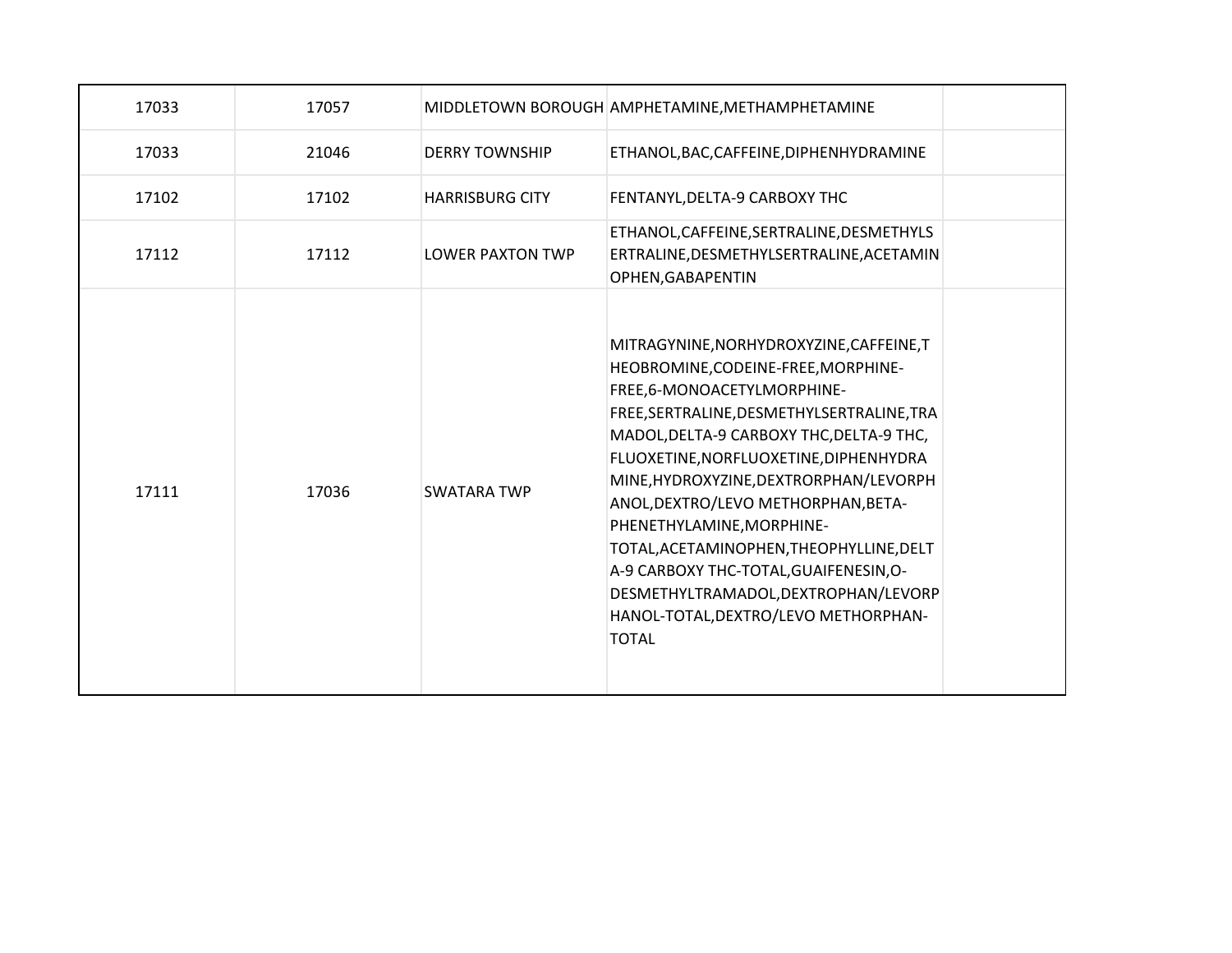| 17102 | 17102 | <b>HARRISBURG CITY</b>   | $4-$<br>ANPP,CAFFEINE,COCAINE,BENZOYLECGONINE,<br>CARBAMAZEPINE-10,11-<br>EPOXIDE, CARBAMAZEPINE, VENLAFAXINE, O-<br>DESMETHYLVENLAFAXINE, MCPP, TRAZODONE,<br>ARIPIPRAZOLE, FENTANYL, NORFENTANYL |  |
|-------|-------|--------------------------|----------------------------------------------------------------------------------------------------------------------------------------------------------------------------------------------------|--|
| 17097 | 17048 | <b>LYKENS BORO</b>       | ALPRAOLAM, QUETIAPINE                                                                                                                                                                              |  |
| 17104 | 17102 | <b>HARRISBURG CITY</b>   | FENTANYL, NORFENTANYL                                                                                                                                                                              |  |
| 17113 | 17113 | <b>STEELTON BORO</b>     | $4-$<br>ANPP, CAFFEINE, COTININE, BENZOYLECGONINE,<br>FENTANYL, NORFENTANYL                                                                                                                        |  |
| 17111 | 17113 | <b>SWATARA TWP</b>       | ETHANOL, CAFFEINE, COTININE, COCAINE, COCAE<br>THYLENE, BENZOYLECGONINE, CODEINE-<br>FREE, MORPHINE-FREE, NIFEDIPHINE<br>ER, PAROXETINE                                                            |  |
| 17033 | 17033 | <b>DERRY TWP</b>         | $4-$<br>ANPP,COTININE,NALOXONE,BENZOYLECGONIN<br>E, DELTA-9 THC, FENTANYL<br>NORFENTANYL, OPIATES, COCAINE/METABOLIT<br>ES, CANNABINOIDS, FENTANYL/METABOLITE, XY<br>LAZINE                        |  |
| 17036 | 17036 | <b>SOUTH HANOVER TWP</b> | $4-$<br>ANNP, CAFFEINE, COTININE, OLANZAPINE, GABA<br>PENTIN, FLUOXETINE, NORFLUOXETINE, DIPHEN<br>HYDRAMINE, HYDROXYZINE, FENTANYL                                                                |  |
| 17113 | 17113 | <b>STEELTON BORO</b>     | ETHANOL, CAFFEINE, COTININE, LEVAMISOLE, CO<br>CAINE, COCAETHYLENE, BENZOYLECGONINE, ME<br>THADONE, GABAPENTIN, CYCLOBENZAPRINE, NI<br>COTINE, CORAZEPAM                                           |  |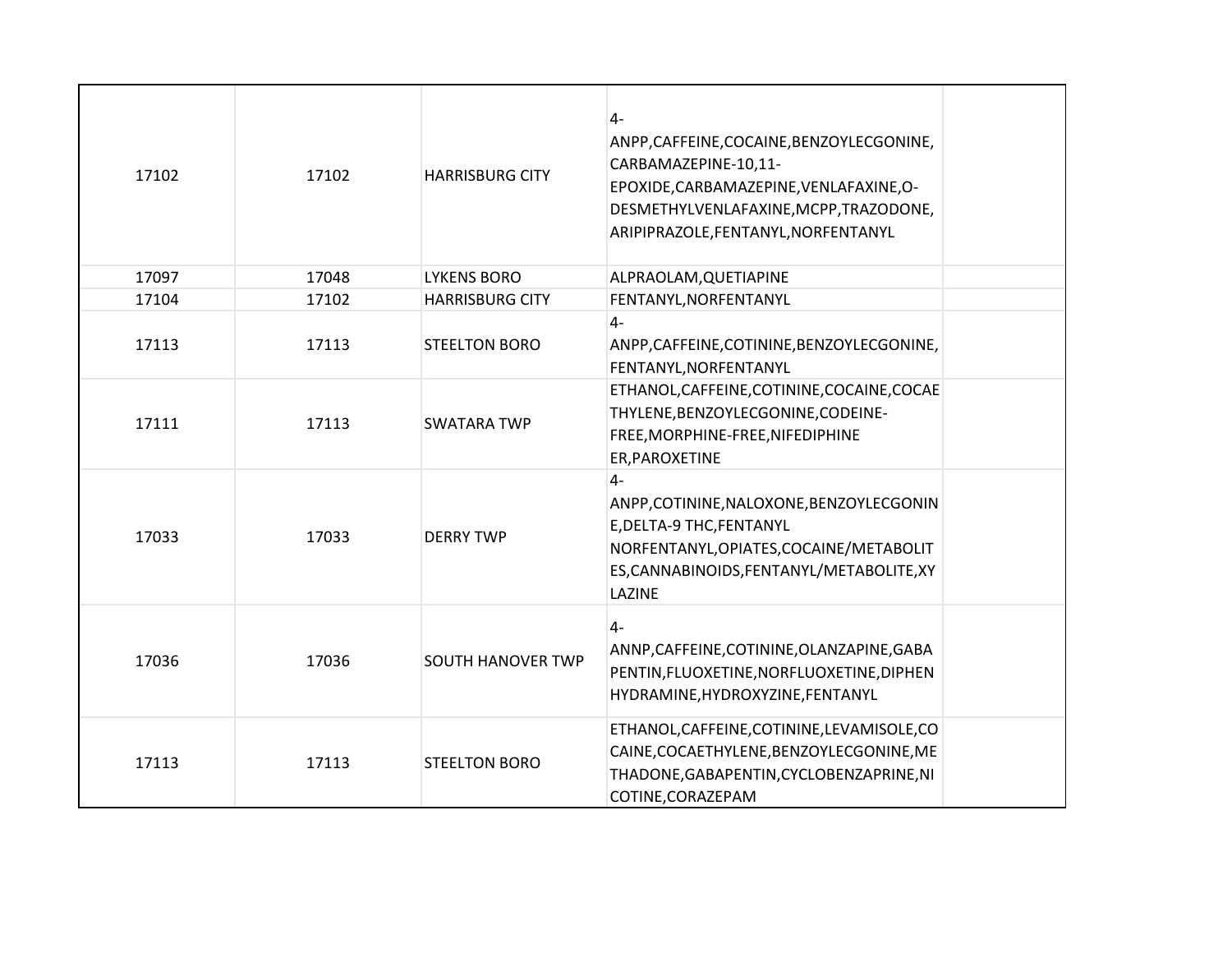| 17033 | 17036 | <b>DERRY TWP</b>        | NICOTINE, PROPRANOLOL, NORCYCLOBENZAPRI<br>NE, COTININE, AMLODIPINE, DIPHENHYDRAMIN<br>E, CYCLOBENZAPRINE, NORDIAZEPAM, DIAZEPA<br>M, OXAZEPAM, TEMAZEPAN                                  |  |
|-------|-------|-------------------------|--------------------------------------------------------------------------------------------------------------------------------------------------------------------------------------------|--|
| 17104 | 17104 | <b>HARRISBURG CITY</b>  | ETHANOL,4-<br>ANPP,FENTANYL,NORFENTANYL,DELTA-9<br>THC, MITRAGYNINE                                                                                                                        |  |
| 17018 | 17018 | <b>DAUPHIN BORO</b>     | ETHANOL, BETA-<br>PHENETHYLAMINE, CAFFEINE, COTININE, FENTA<br>NYL, NORFENTANYL                                                                                                            |  |
| 17113 | 17025 | <b>SWATARA TWP</b>      | $4-$<br>ANPP, CAFFEINE, COTININE, NALOXONE, FENTAN<br>YL, NORFENTANYL                                                                                                                      |  |
| 17112 | 17601 | <b>LOWER PAXTON TWP</b> | $4-$<br>ANPP, AMPHETAMINE, METHAMPHETAMINE, FE<br>NTANYL, NORFENTANYL                                                                                                                      |  |
| 17112 | 17112 | <b>WEST HANOVER TWP</b> | CAFFEINE, COTININE, LEVAMISOLE, BENZOYLECG<br><b>ONINE, DELTA-9 THC</b>                                                                                                                    |  |
| 17110 | 17110 | <b>SUSQUEHANNA TWP</b>  | ETHANOL, CAFFEINE, COTININE, COCAETHYLENE,<br>BENZOYLECGOINE, FENTANYL, ETHANOL, 4-<br>ANPP,LEVAMISOLE,NICOTINE,COCAINE,COCAE<br>THYLENE, BENZOYLECGOINE, FENTANYL, NORFE<br><b>NTANYL</b> |  |
| 17033 | 10974 | <b>DERRY TWP</b>        | 4-ANPP, CLONAZEPAM, 7-AMINO<br>CLONAZEPAM, MORPHINE-FREE, 6-<br>MONOACETYLMORPHINE-FREE, TRAMADOL, O-<br>DESMETHYLTRAMADOL, GABAPENTIN, DELTA-9<br>THC, AMPHETAMINE, FENTANYL, NORFENTAYL  |  |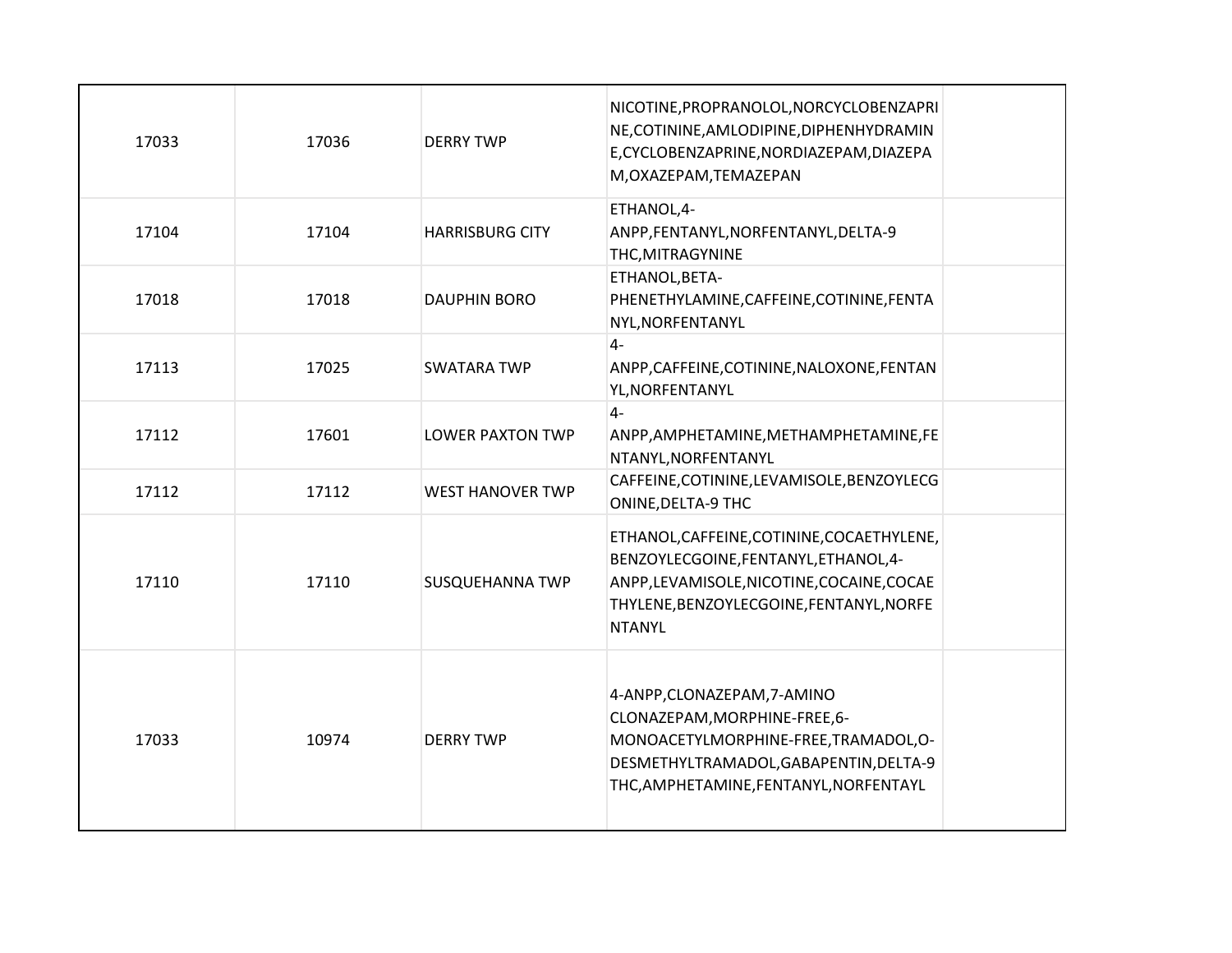| 17110               | 17110 | <b>SUSQUEHANNA TWP</b>   | CAFFEINE, NALOXONE, FENTANYL, NORFENTANY<br>L, FENTANYL/METABOLITE                                                                                                                                                                     |
|---------------------|-------|--------------------------|----------------------------------------------------------------------------------------------------------------------------------------------------------------------------------------------------------------------------------------|
| 17111               | 17111 | <b>SWATARA TWP</b>       | 4-ANPP, COTININE, FENTANYL, NORFENTANYL                                                                                                                                                                                                |
| 17033               | 17033 | <b>DERRY TWP</b>         | $4-$<br>ANPP, DULOXETINE, FENTANYL, NORFENTANYL                                                                                                                                                                                        |
| 17109               | 17109 | <b>LOWER PAXTON TWP</b>  | <b>TRAZADONE</b>                                                                                                                                                                                                                       |
| 17104               | 17104 | <b>HARRISBURG CITY</b>   | MORPHINE-FREE, FENTANYL                                                                                                                                                                                                                |
| 17033               | 17033 | <b>DERRY TWP</b>         | $4-$<br>ANPP, CAFFEINE, NALOXONE, LAMOTRIGINE, GA<br>BAPENTIN, FENTANYL, NORFENTANYL, 6-BETA-<br>NALTREXOL                                                                                                                             |
| $\mathsf{O}\xspace$ | 17104 | <b>HARRISBURG CITY</b>   | ETHANOL, COCAINE, COCAETHYLENE, BENZOYLE<br>CGONINE, XYLAZINE, FENTANYL                                                                                                                                                                |
| 17033               | 17036 | <b>SOUTH HANOVER TWP</b> | NALOXONE, MIDAZOLAM, FENTANYL, NORFENT<br><b>ANYL</b>                                                                                                                                                                                  |
| 17101               | 17101 | <b>HARRISBURG CITY</b>   | ETHANOL, CAFFEINE, COTININE, LIDOCAINE, FEN<br>TANYL, NORFENTANYL, FENTANYL/METABOLITE                                                                                                                                                 |
| 17101               | 17101 | <b>HARRISBURG CITY</b>   | <b>FENTANYL</b>                                                                                                                                                                                                                        |
| 17111               | 19720 | <b>SWATARA TWP</b>       | $4-$<br>ANPP, COTININE, NICOTINE, QUETIAPINE, XYLAZI<br>NE,FENTANYL,NORFENTANYL,AMPHETAMINE,F<br>ENTANYL/METABOLITE                                                                                                                    |
| 17104               | 0     | <b>HARRISBURG CITY</b>   | COCAINE, FENTANYL                                                                                                                                                                                                                      |
| 17101               | 17043 | LEMOYNE BOROUGH          | $4-$<br>ANPP, CAFFEINE, NALOXONE, COCAINE, BENZOYL<br>ECGONINE, QUETIAPINE, 11-HYDROXY DELTA-9<br>THC, DELTA-90<br>THC, MIRTAZAPINE, ARIPIPRAZOLE, DILTIAZEM, F<br>ENTANYL, NORFENTANYL, NICOTINE, DELTA-9<br><b>CARBOXY THC-TOTAL</b> |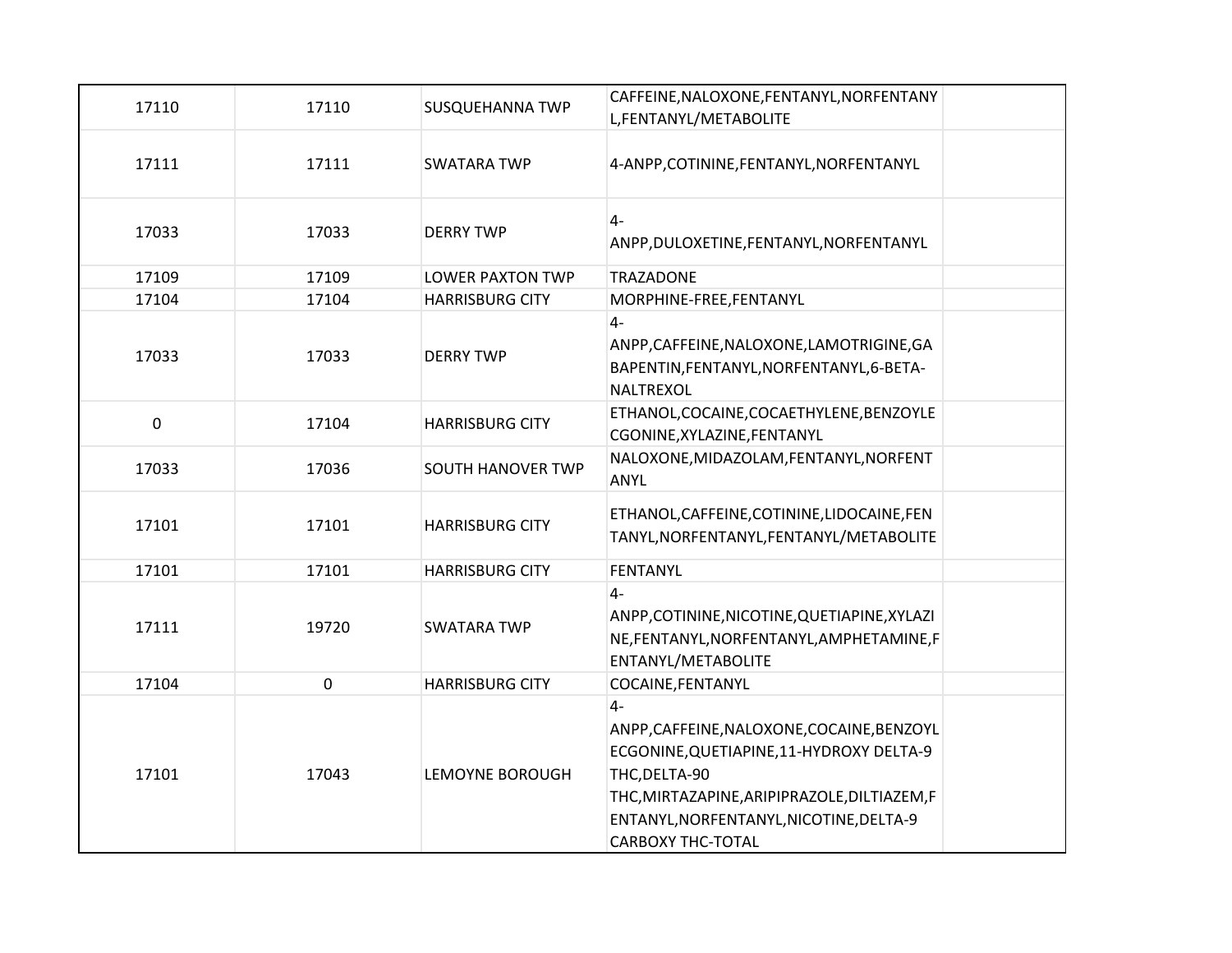| 17112 | 17112 | <b>WEST HANOVER TWP</b> | CAFFEINE, VENLAFAXINE, O-<br>DESMETHYLVENLAFAXINE, DIPHENHYDRAMINE<br>,FENTANYL,NORFENTANYL,DESMETHYLLOPERA<br><b>MIDE</b>                                                                                               |
|-------|-------|-------------------------|--------------------------------------------------------------------------------------------------------------------------------------------------------------------------------------------------------------------------|
| 17101 | 17057 | <b>NEWBERRY TWP</b>     | ALPRAZOLAM, NORDIAZEPAM, OXYCODONE, NO<br><b>ROXYCODONE</b>                                                                                                                                                              |
| 17104 | 17104 | <b>HARRISBURG CITY</b>  | BENZOYLECGONINE, FENTANYL                                                                                                                                                                                                |
| 17103 | 17103 | <b>HARRISBURG CITY</b>  | 4-ANPP, COTININE, MORPHINE-<br>FREE, GABAPENTIN, FENTANYL, NORFENTANYL, 4-<br>ANPP, COTININE, NICOTINE, CODEINE-<br>FREE, MORPHINE-<br>FREE, GABAPENTIN, FENTANYL, NORFENTANYL, A<br><b>CETYL FENTANYL</b>               |
| 17103 | 17103 | <b>HARRISBURG CITY</b>  | ETHANOL, BETA-<br>PHENETHYLAMINE, NICOTINE, CAFFEINE, COTINI<br>NE, FENTANYL                                                                                                                                             |
| 17101 | 17101 | <b>HARRISBURG CITY</b>  | BETA-<br>PHENETHYLAMINE, NICOTINE, ACETAMINOPHE<br>N, CAFFEINE, COTININE, BENZOYLECGONINE, FEN<br>TANYL, NORFENTANYL, ETHANOL, 5-<br>ANPP, CAFFEINE, COTININE, NICOTINE, COCAINE,<br>BENZOYLECGONINE, FENTANYLMNORFENTAL |
| 17102 | 17102 | <b>HARRISBURG CITY</b>  | ETHANOL, CAFFEINE, COTININE, COCAETHYLENE,<br>BENZOYLECGONINE, COCAINE, DIPHENHYDRAM<br>INE, FENTANYL, NORFENTANYL                                                                                                       |
| 17103 | 17053 | <b>HARRISBURG CITY</b>  | ETHANOL, CAFFEINE, COTININE, MORPHINE-<br>FREE,6-MONOACETYLMORPHINE-FREE,DELTA-<br>9<br>THC, FENTANYL, CANABINOIDS, FENTANYL/MET<br><b>ABOLITE</b>                                                                       |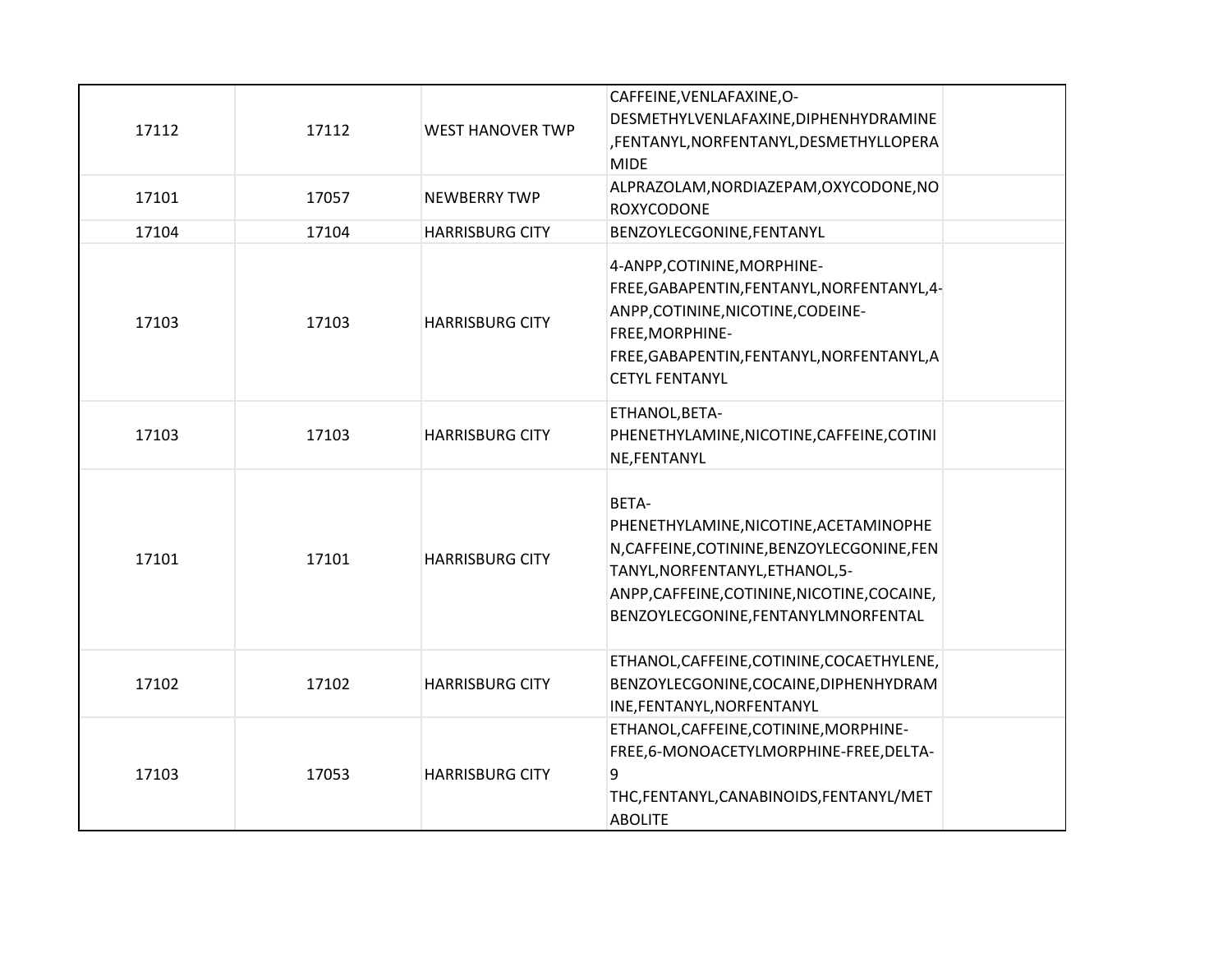| 17103 | 17103 | <b>HARRISBURG CITY</b>  | DELTA-9 THC, FENTANYL, NORFENTANYL, 4-<br><b>ANPP</b>                                                                                                                                                                |
|-------|-------|-------------------------|----------------------------------------------------------------------------------------------------------------------------------------------------------------------------------------------------------------------|
| 17103 | 17103 | <b>HARRISBURG CITY</b>  | $4-$<br>ANPP, CAFFEINE, COCAINE, BENZOYLECGONINE,<br>TOPIRAMATE, FENTANYL, NORFENTANYL, COCAI<br>NE/METABOLITES, FENTANYL/METABOLITE                                                                                 |
| 17109 | 17109 | <b>LOWER PAXTON TWP</b> | FENTANYL, MORPHINE-FREE                                                                                                                                                                                              |
| 17104 | 17104 | <b>HARRISBURG CITY</b>  | $4-$<br>ANPP, CAFFEINE, COTININE, LIDOCAINE, NICOTIN<br>E,11-HYDROXY DELTA-9 THC, DELTA-9<br>CARBOXY THC, DELTA-9 THC,<br>DIPHENHYDRAMINE, FENTANYL, ACETYL<br>FENTANYL                                              |
| 17109 | 17109 | <b>LOWER PAXTON TWP</b> | CAFFEINE, COTININE, ACETAMINOPHEN, COCAIN<br>E, BENZOYLECGONINE, NAPROXEN, DESIPRAMIN<br>E                                                                                                                           |
| 17101 | 17101 | <b>HARRISBURG CITY</b>  | ETHANOL, CAFFEINE, COCAINE, COCAETHYLENE,<br>BENZOYLECGONINE, MORPHINE-<br>FREE, TRAZODONE, PHENCYCLIDINE                                                                                                            |
| 17109 | 17109 | <b>SUSQUEHANNA TWP</b>  | $4-$<br>ANPP, CAFFEINE, COTININE, NALOXONE, MORPHI<br>NE-FREE, XYLAZINE, DELTA-9<br>THC, AMPHETAMINE, METHAMPHETAMINE, FEN<br>TANYL, NORFENTANYL                                                                     |
| 17103 | 17103 | PENNBROOK BORO          | ETHANOL, CAFFEINE, COTININE, DIHYDROCODEI<br>NE/HYDROCODEINE/HYDROCODOL-<br>FREE, HYDROCODONE-FREE, ZOLPIDEM, 11-<br><b>HYDROXY DELTA-9</b><br>THC, OPIATES, BENZODIAZEPINES, CANNABINOI<br>DS, TAPENTADOL, ETIZOLAM |